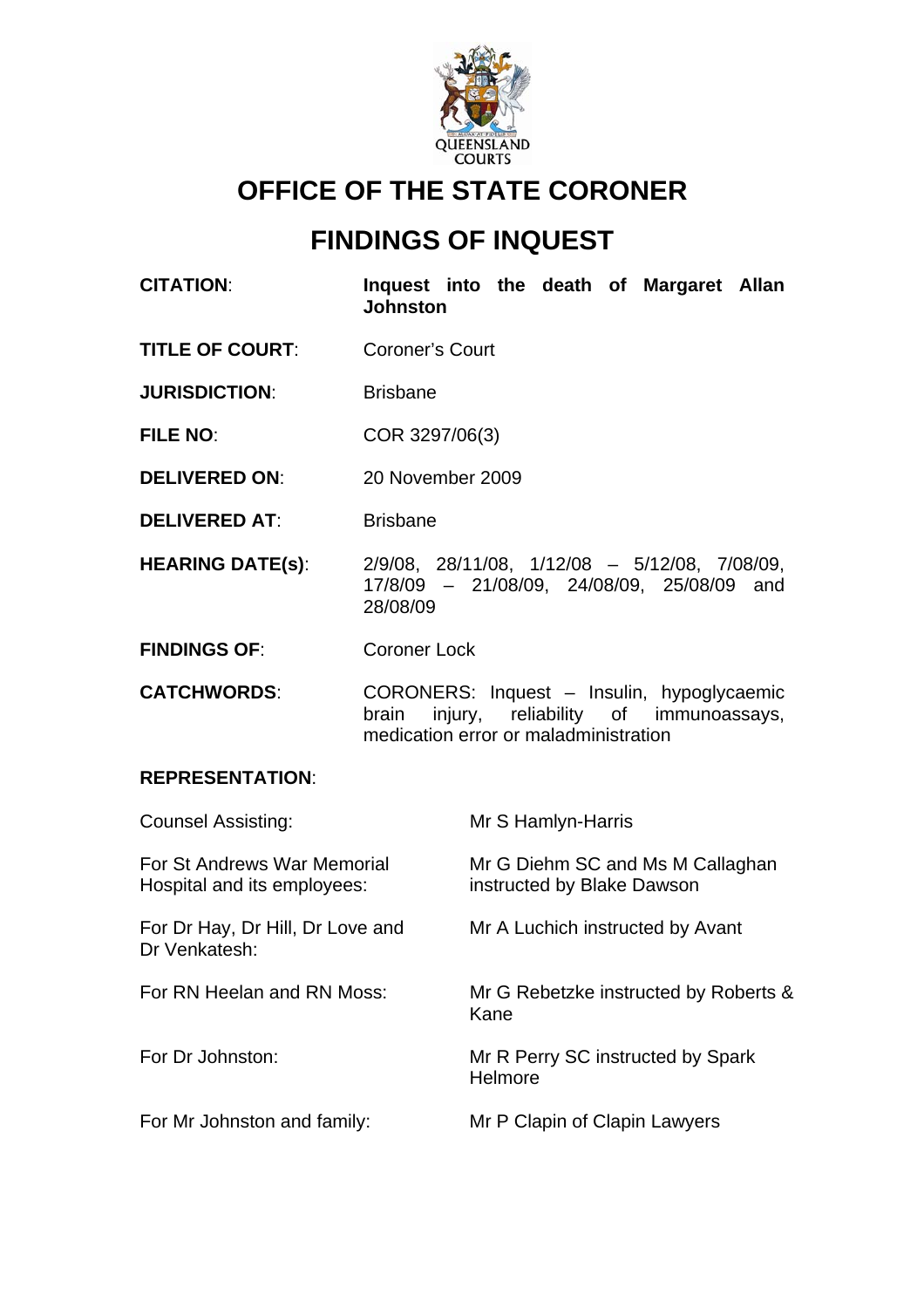## **CORONERS FINDINGS AND DECISION**

1. These are my findings in relation to the death of Margaret Allan Johnston who died at the St Andrews War Memorial Hospital on 2 December 2006. These findings seek to explain how the death occurred and consider whether any changes to policies or practices could reduce the likelihood of deaths occurring in similar circumstances in the future. Section 45 of the Coroners Act 2003 ("the Act") provides that when an inquest is held into a death, the Coroner's written findings must be given to the family of the person who died and to each of the persons or organisations granted leave to appear at the inquest. These findings will be distributed in accordance with the requirements of the Act and also placed on the website of the Office of the State Coroner.

## **The scope of the Coroner's inquiry and findings**

- 2. A Coroner has jurisdiction to inquire into the cause and the circumstances of a reportable death. If possible he/she is required to find:-
- (a) whether a death in fact happened;
- (b) the identity of the deceased;
- (c) when, where and how the death occurred; and
- (d) what caused the person to die.
- 3. There has been considerable litigation concerning the extent of a Coroner's jurisdiction to inquire into the circumstances of a death. The authorities clearly establish that the scope of an inquest goes beyond merely establishing the medical cause of death.
- 4. An inquest is not a trial between opposing parties but an inquiry into the death. In a leading English case it was described in this way:- *"It is an inquisitorial process, a process of investigation quite unlike a criminal trial where the prosecutor accuses and the accused defends… The function of an inquest is to seek out and record as many of the facts concerning the death as the public interest requires."* [1](#page-1-0)
- 5. The focus is on discovering what happened, not on ascribing guilt, attributing blame or apportioning liability. The purpose is to inform the family and the public of how the death occurred, with a view to reducing the likelihood of similar deaths. As a result, the Act authorises a Coroner to make preventative recommendations concerning public health or safety, the administration of justice or ways to prevent deaths from

<span id="page-1-0"></span> $\overline{\phantom{a}}$ <sup>1</sup> *R v South London Coroner; ex parte Thompson* (1982) 126 S.J. 625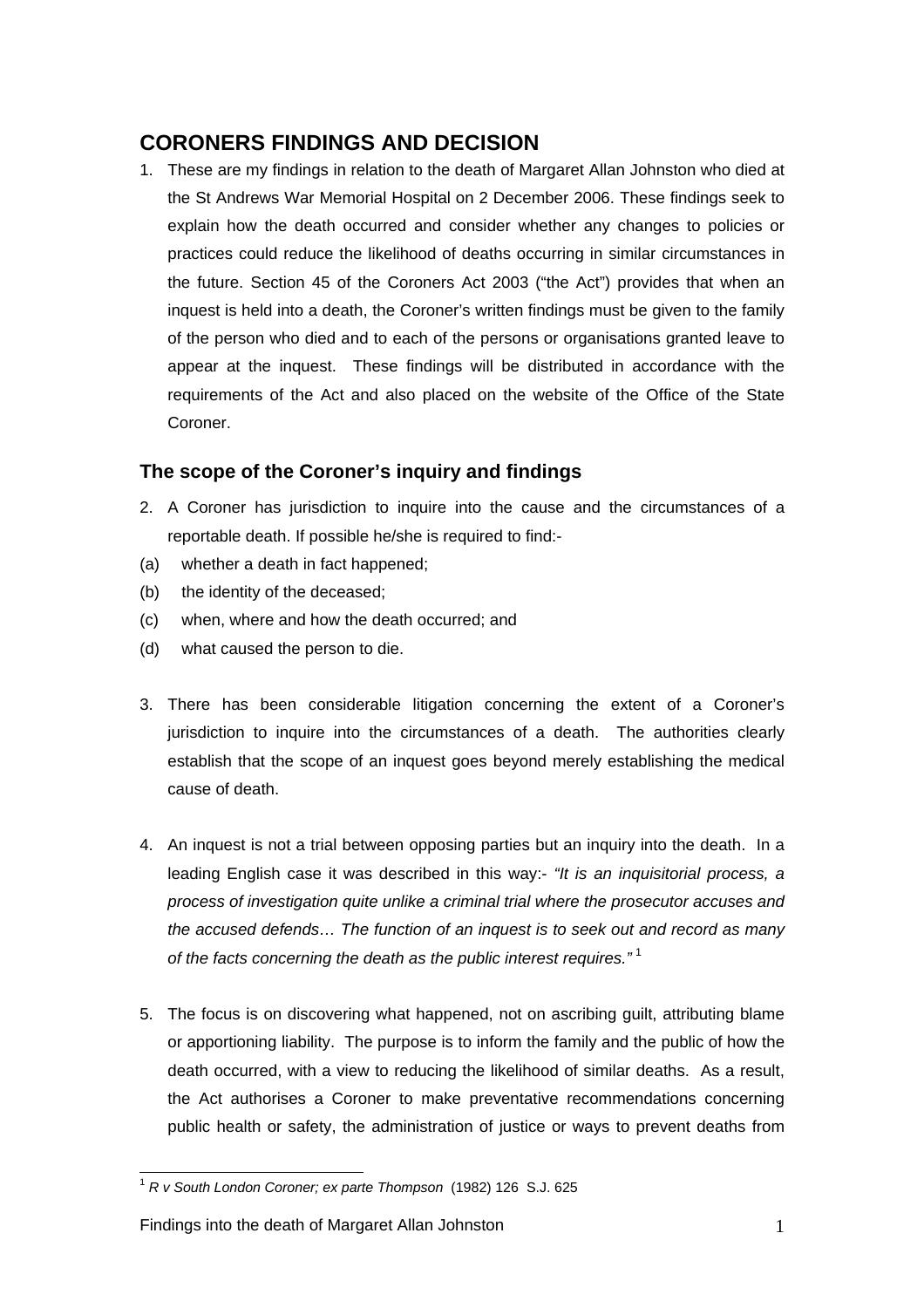happening in similar circumstances in future.<sup>[2](#page-2-0)</sup> However, a Coroner must not include in the findings or any comments or recommendations, statements that a person is or may be guilty of an offence or is or maybe civilly liable for something.<sup>[3](#page-2-1)</sup>

## **The Admissibility of Evidence and the Standard of Proof**

- 6. Proceedings in a Coroner's court are not bound by the rules of evidence because the Act provides that the court "may inform itself in any way it considers appropriate."<sup>[4](#page-2-2)</sup> That does not mean that any and every piece of information, however unreliable, will be admitted into evidence and acted upon. However, it does give a coroner greater scope to receive information that may not be admissible in other proceedings and to have regard to its origin or source when determining what weight should be given to the information.
- 7. This flexibility has been explained as a consequence of an inquest being a factfinding exercise rather than a means of apportioning guilt.  $5$
- 8. A coroner should apply the civil standard of proof, namely the balance of probabilities but the approach referred to as the *Briginshaw* sliding scale is applicable.<sup>[6](#page-2-4)</sup> This means that the more significant the issue to be determined, the more serious an allegation or the more inherently unlikely an occurrence, the clearer and more persuasive is the evidence needed for the trier of fact to be sufficiently satisfied that it has been proven to the civil standard.<sup>[7](#page-2-5)</sup> This approach was approved by the Queensland Court of Appeal<sup>[8](#page-2-6)</sup> when specifically dealing with the coronial jurisdiction when it said that the "sliding scale of satisfaction test does not require a tribunal of fact to treat hypotheses that are reasonably available on the evidence as precluding it from reaching the conclusion that a particular fact is more probable than not."[9](#page-2-7)
- 9. It is also clear that a Coroner is obliged to comply with the rules of natural justice and to act judicially.<sup>[10](#page-2-8)</sup> This means that no findings adverse to the interest of any party may be made without that party first being given a right to be heard in opposition to that finding. As *Annetts v McCann[11](#page-2-9)* makes clear, that includes being given an

<sup>&</sup>lt;sup>2</sup> Section 46 of the Act

<span id="page-2-1"></span><span id="page-2-0"></span> $3^3$  Sections 45(5) and 46(3) of the Act

<span id="page-2-2"></span><sup>&</sup>lt;sup>4</sup> Section 35 of the Act  $\sim$  6 Ferry of the Thompson per Lord Lane CJ, (1982) 126 S.J. 625

<span id="page-2-5"></span>

<span id="page-2-6"></span>

<span id="page-2-8"></span><span id="page-2-7"></span>

<span id="page-2-4"></span><span id="page-2-3"></span><sup>&</sup>lt;sup>6</sup> Anderson v Blashki [1993] 2 VR 89 at 96 per Gobbo J<br>
<sup>7</sup> Briginshaw v Briginshaw (1938) 60 CLR 336 at 361 per Sir Owen Dixon J<br>
<sup>8</sup> Hurley v Clements & Ors [2009] QCA 167<br>
<sup>9</sup> Hurley v Clements & Ors [2009] QCA 167 at Freckelton I., "Inquest Law" in *The inquest handbook*, Selby H., Federation Press, 1998 at 13<br><sup>11</sup> (1990) 65 ALJR 167 at 168

<span id="page-2-9"></span>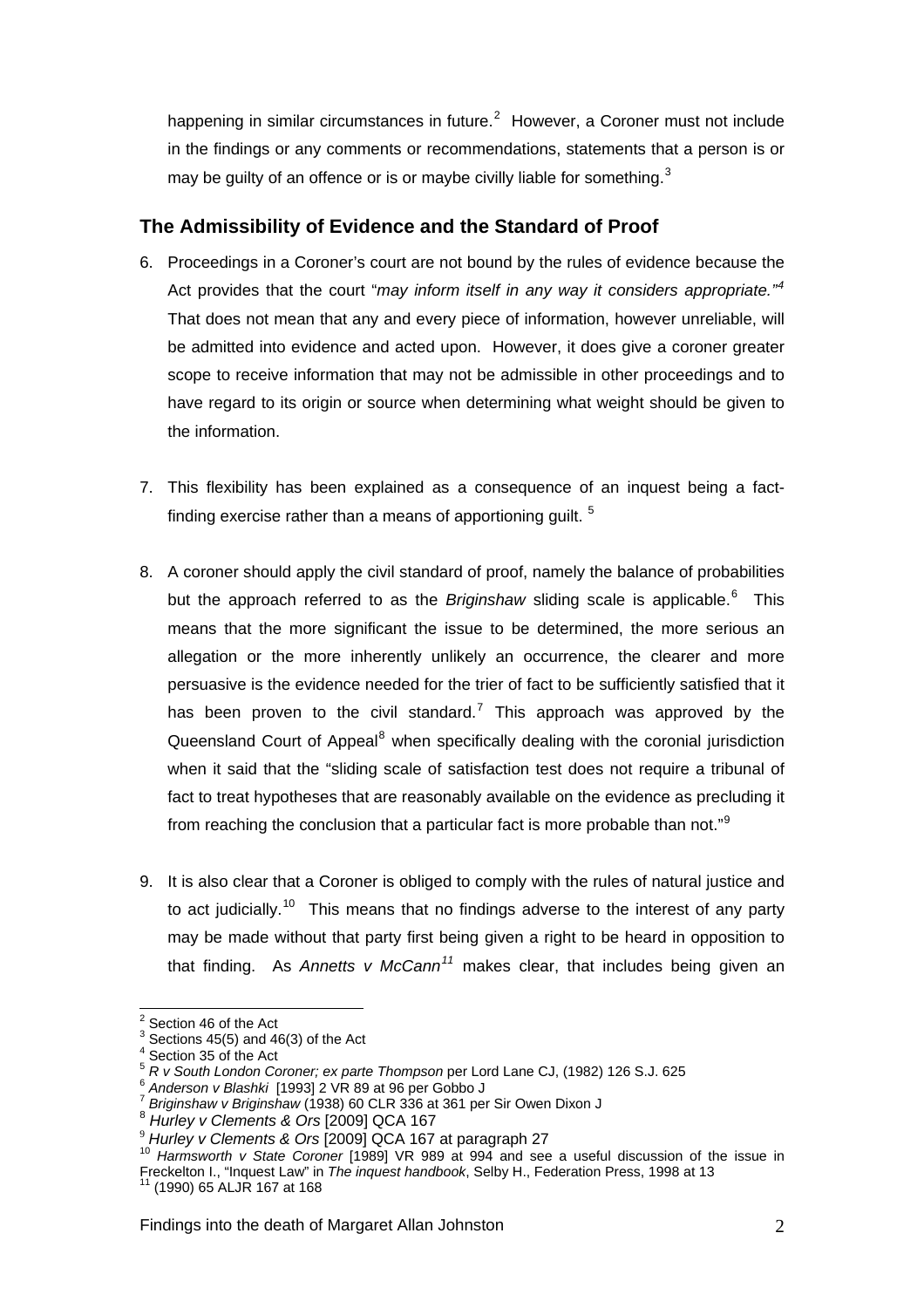opportunity to make submissions against findings that might be damaging to the reputation of any individual or organisation.

10. If, from information obtained at an inquest or during the investigation, a Coroner reasonably suspects a person has committed a criminal offence, the Coroner must give the information to the Director of Public Prosecutions in the case of an indictable offence, and to the Chief Executive of the department which administers legislation creating an offence which is not indictable.<sup>[12](#page-3-0)</sup> If, from information obtained at an inquest or during the investigation, a coroner reasonably believes that the information may cause a disciplinary body for a person's profession or trade to inquire into or take steps in relation to the person's conduct, then the coroner may give that information to that body.<sup>[13](#page-3-1)</sup>

## **The Evidence**

## **Overview**

- 11. Margaret Allan Johnston was admitted to St Andrew's War Memorial Hospital on 2 September 2006, after being referred by her general practitioner with a suspected urinary tract infection ("UTI") and increased confusion.
- 12. At around 4:00 am on 4 September 2006 she was found by nursing staff to be unresponsive. Blood tests taken at her bedside showed that she had a very low blood glucose level and the clinical signs were consistent with her having suffered from a severe hypoglycaemic event. Subsequent tests revealed that Mrs Johnston had also suffered a series of cerebral strokes. She remained in a coma. Throughout the next three months she only had basic breathing and swallowing functions and after consultation with her family her feeding tube was withdrawn and she passed away on 2 December 2006.
- 13. An analysis of blood samples taken over the days following her admission revealed that on 3 and 4 September Mrs Johnston had unexplained high levels of insulin in her blood. She was not a diabetic and was not prescribed insulin. Dr De Voss, a pathologist at Queensland Medical Laboratory Pathology ("QML"), was responsible for conducting immunoassays on the blood samples and he discussed the results with Dr Hill, a consultant endocrinologist who was asked by the hospital to examine Mrs Johnston. As a result of the test results and the opinions of Dr De Voss and Dr Hill, combined with the clinical evidence, an initial investigation by the hospital commenced. This concluded that on the evidence available, Mrs Johnston had

 $\overline{a}$ 

<span id="page-3-1"></span><span id="page-3-0"></span> $12$  Section 48(2) of the Act  $13$  Section 48(4) of the Act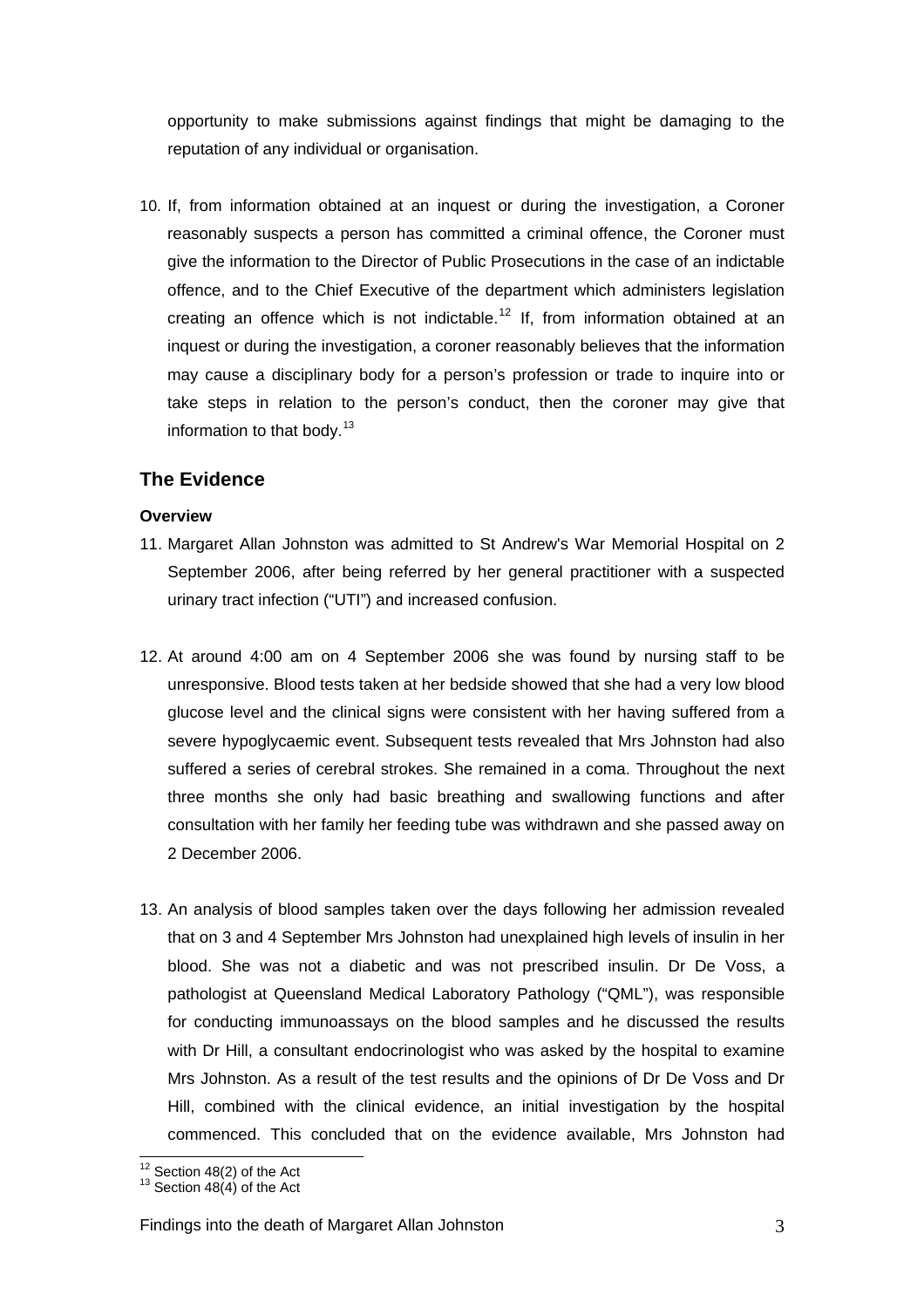probably been administered two separate doses of insulin exogenously (ie., insulin administered via an external source) with one on either the evening of 2 September 2006 or the morning of 3 September 2006 and the second dose on either the evening of 3 September 2006 or the early hours of 4 September 2006.. The hospital administration reported the matter to the police on the evening of 5 September 2006 as it could find no evidence of a medication administration error.

- 14. An extensive police investigation commenced and numerous statements were taken from security staff, nursing staff, medical staff, Mrs Johnston's family and various experts. Professor Donald Chisholm, an eminent endocrinologist, gave an opinion in December 2006 supporting the view of Dr Hill that exogenous insulin had been administered. Detective Senior Constable Helen Wheatley was the lead police investigator and ultimately a very thorough and extensive report was forwarded to the Coroner. The accepted evidence at the conclusion of the police investigation was that a person or persons unknown had injected Mrs Johnston with either one or two doses of insulin, causing her to suffer a severe episode of hypoglycaemia resulting in irreversible and severe brain damage, which ultimately resulted in her death. No person could be identified as the person likely to be responsible for injecting Mrs Johnston. The only logical possibilities which remained were an accidental administration/medication error by hospital staff or malicious administration by hospital staff or an outsider.
- 15. An inquest was set down to commence on 2 December 2008 to examine the circumstances surrounding Mrs Johnston's death. In the week before the commencement of the inquest a report from Professor Marks, a Professor of Clinical Biochemistry and world renowned expert in his field, offered a different opinion on the cause of Mrs Johnston's hypoglycaemia. He concluded that sepsis must be considered as a likely cause of hypoglycaemia in her case, and although the possibility that she had been given insulin on one or possibly two occasions could not be excluded with absolute certainty, he considered it to be unlikely. He challenged the reliability of the immunoassay results.
- 16. The report of Professor Marks was distributed to other expert witnesses. The opinion of Professor Marks was vehemently opposed by most of the medical experts who had provided statements to the investigating police and the Coroner.
- 17. The inquest had been listed, perhaps optimistically, for one week. As a result of the new evidence from Professor Marks, further evidence was sought. The issue of the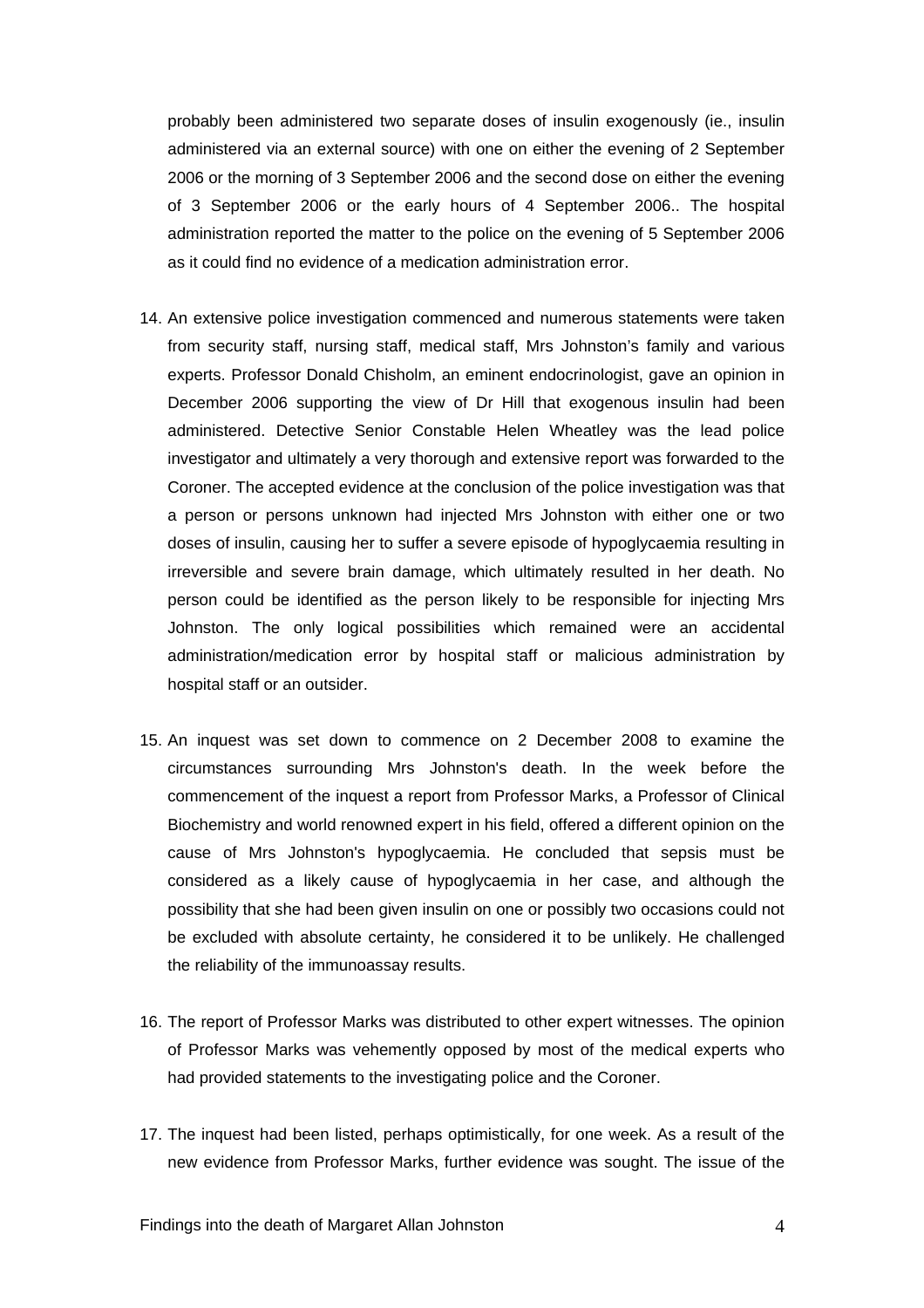precise nature of the infective process that brought about Mrs Johnston's admission needed to be investigated; along with what was "sepsis" and what was the causal relationship, if any, between sepsis and hypoglycaemia. An opinion from an infective diseases clinician (Associate Professor Allworth) was obtained.

- 18. Mrs Johnston had also suffered from a series of cerebral strokes (at about the same time as her hypoglycaemia) which would have further compromised her brain function. The significance of this information was not initially evident to me and during the first week I heard some evidence with respect to whether it was the hypoglycaemic event which caused her to suffer irreversible brain damage or whether it was the cerebral strokes or a combination of both. As a result the opinion of Professor Silburn, the neurologist who attended on Mrs Johnston, was sought to examine the relationship, if any, between hypoglycaemia and the onset of her strokes.
- 19. The respective expert opinions were then tested in a protracted court exercise. The medical issues were complex.
- 20. There was a significant delay in resuming this inquest after the first week, for all these reasons. This was a particularly unfortunate consequence for the family, causing them significant personal anguish and no doubt considerable further legal expense. As a result it has taken almost a further year to conclude the hearing of the evidence and for this decision to be handed down. It is almost 3 years since Mrs Johnston passed away.
- 21. I do not intend to set out in detail all the evidence that has been heard in this case. I have been greatly assisted in being provided with written submissions by counsel assisting Mr Hamlyn-Harris, Mr Perry SC representing Dr Johnston and Mr Diehm SC representing the hospital. Their respective oral submissions and that of Mr Rebetzke representing some of the nurses, also assisted. I have concluded, for the reasons that will be provided in my findings, that the opinions of Dr Hill and Professor Chisholm should be preferred to that of Professor Marks. I am satisfied that malicious administration of insulin by someone not connected to the hospital is most unlikely and has been excluded. Logically that only leaves open the other possibilities that there has been an administration/medication error or maladministration by hospital staff. I am unable to identify by whom and when the medication error or administration took place or which of those two possibilities is the most probable. I am cognisant that this is a serious finding to make but that this is the only conclusion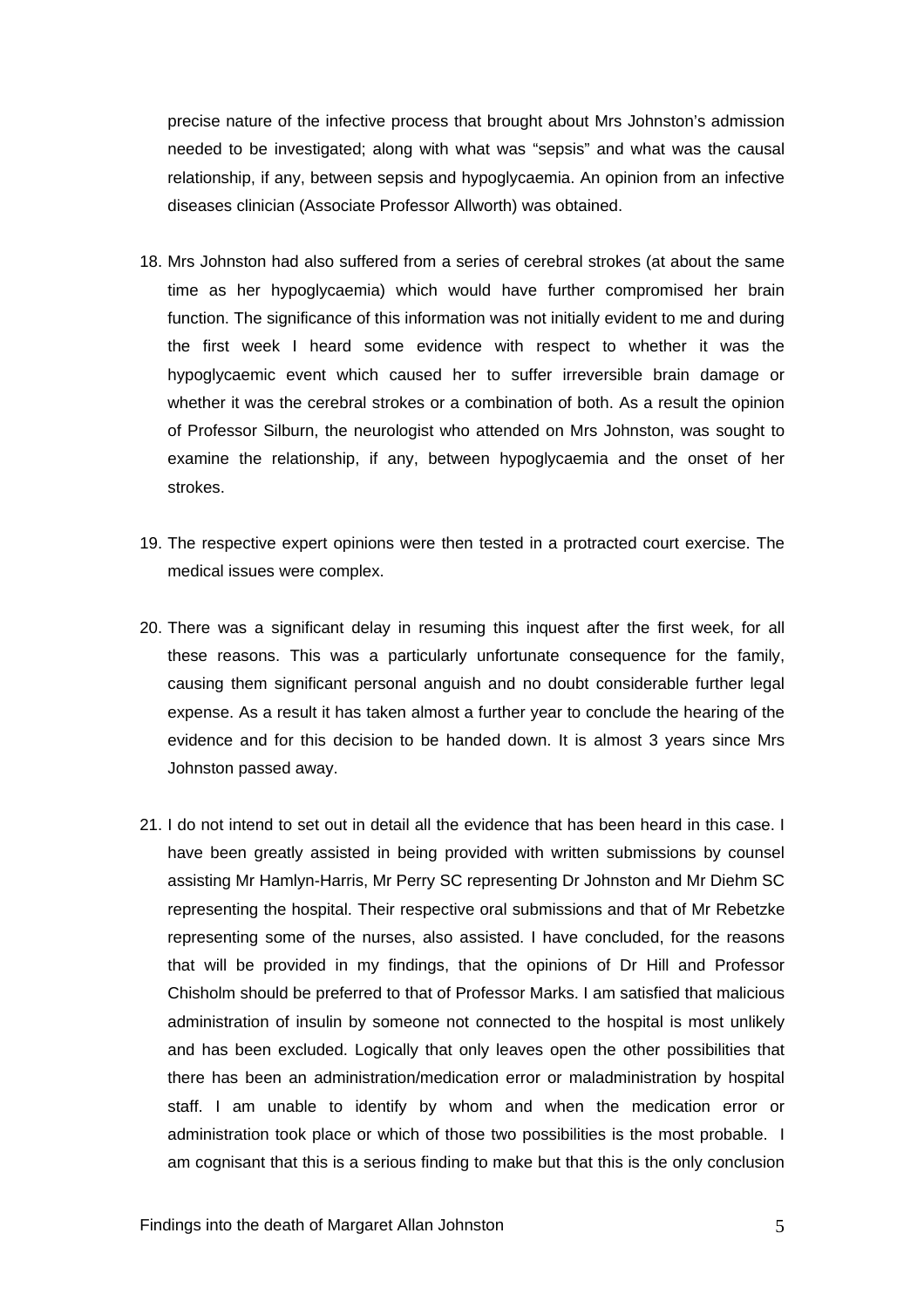that can be made in accepting that the clinical findings of the morning of 4 September 2006, and subsequently, are consistent with hypoglycaemic brain damage and that the immunoassay results are clearly indicative of exogenous insulin administration.

#### **Social and Medical History**

- 22. Margaret Allan Johnston was aged 82 years. She was married to Richard Johnston. Mrs Johnston was the mother of six children being two sons Craig and Garth and four daughters namely Amy, Sue, Jan and Zea. She has a number of grandchildren. It is evident that they were a close family with many of her children and Mr Johnston being present throughout most of the inquest. Importantly, none of the immediate family was prescribed insulin. Mrs Johnston's daughter Jan was a non-insulin dependent diabetic and this condition was controlled by diet and exercise. No one within the family knows of any person that would want to intentionally harm Mrs Johnston. That possibility is in my view clearly excluded.
- 23. Mrs Johnston had previously suffered from atrial fibrillation and from angina attacks in 1998. She had suffered a minor cerebral stroke in 1999 from which she appeared to recover well. She had been complaining of some dizziness and light headedness during 2006 but was reported to be independently mobile. She was in relatively good health, albeit frail.

#### **Events of 1 to 6 September 2006**

- 24. On 1 September 2006 Mr Richard Johnston telephoned his son Dr Craig Johnston. He was concerned about the condition of his wife who was confused and irrational. Dr Johnston visited his mother that evening and diagnosed a possible transient ischaemic attack (TIA) or a urinary tract infection, and suggested that she have an early consultation with her GP the next morning. Dr Johnston was telephoned shortly after midday the next day by Mrs Johnston's GP who advised him that he was sending Mrs Johnston to St Andrews Hospital for admission with a provisional diagnosis of UTI. By late that afternoon many members of the family were present at the hospital. Dr Sonya Rose saw Mrs Johnston in the Emergency Department and arranged for her to be admitted to ward 4B. Dr Rose wrote out a medication order for gentamicin, an anti-biotic which is commonly prescribed for treatment of a UTI.
- 25. Dr James Love saw Mrs Johnston on the ward and diagnosed a possible kidney infection (pyelonephritis) and ordered another dose of gentamicin. Mrs Johnston seemed to be improving but as she continued to be confused, the nursing supervisor organised for her to be 'specialled' overnight. This involves having an assistant in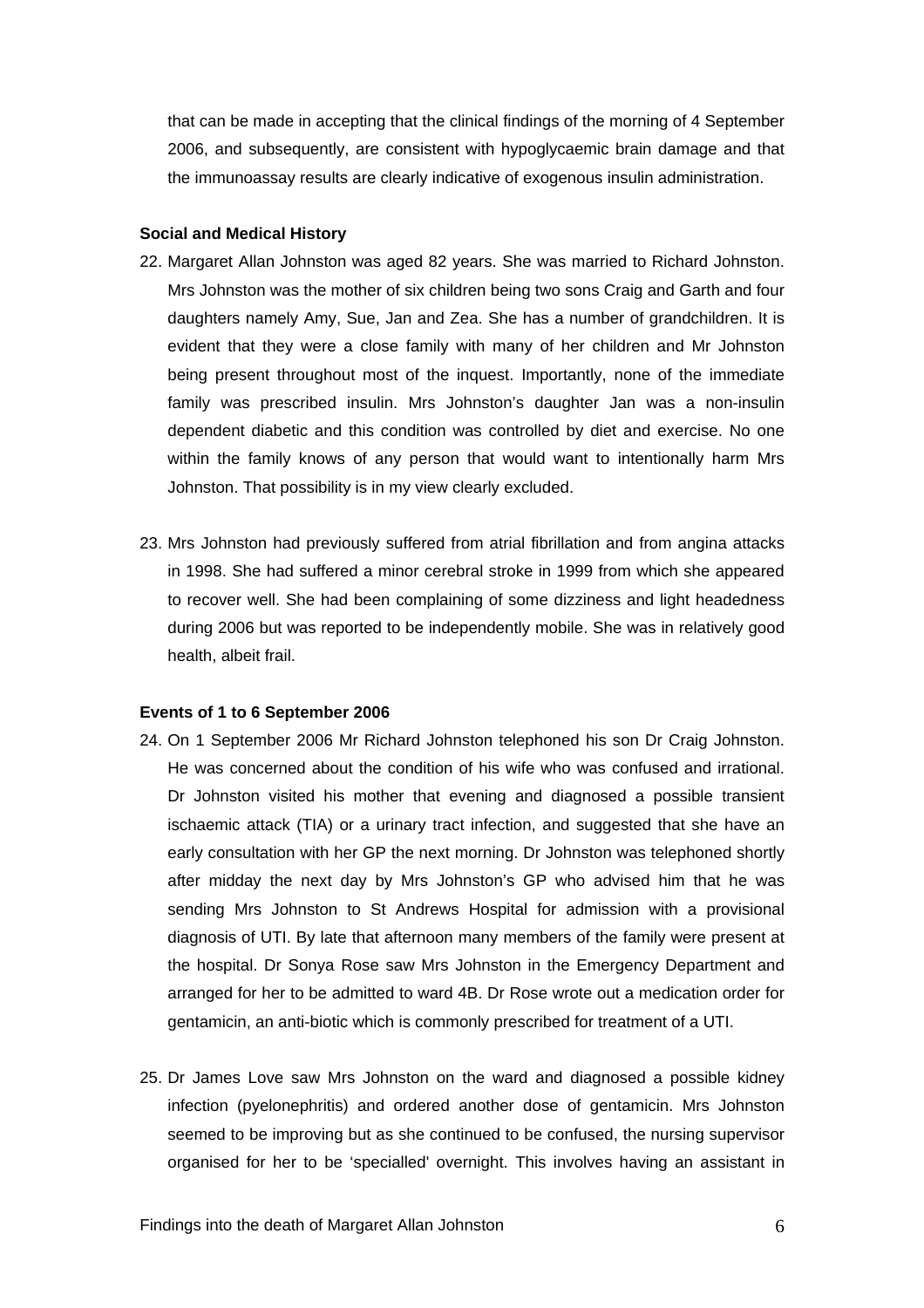nursing ("AIN") being present in the patient's room, or in the immediate vicinity, to ensure that the patient did not get out of bed or wander off. At this stage the treatment of Mrs Johnston followed standard good quality medical practice.

- 26. Dr Craig Johnston is a specialist anaesthetist who works at various hospitals including St Andrews War Memorial Hospital. During the investigation it was revealed that Dr Johnston assisted in the resiting of a cannula in the arm of his mother in the early evening of 2 September 2006. Nothing turns on that incident.
- 27. On 3 September 2006 Mrs Johnston remained confused. At around 11:00 am she had a short period of unconsciousness when she was being assisted to the toilet. Her pulse was rapid and irregular. Dr Johnston was present and thought that her unconsciousness was probably due to postural hypertension associated with rapid atrial fibrillation and suggested to medical staff that an ECG be performed. An ECG was organised and confirmed that she was suffering from atrial fibrillation. Following standard practice, Dr Love started Mrs Johnston on digoxin.
- 28. One issue which became quite significant during the course of the inquest was whether or not Mrs Johnston had any breakfast or fruit juice on the morning of 3 September 2006. Dr Johnston stated that he had been told on his arrival at the hospital on 3 September that his mother had eaten breakfast. The progress notes record that Mrs Johnston was given a drink at 5:25 am. The observation charts show that she was sitting in a chair between 7:15 am and 7:45 am, which may be consistent with her having got up to have some breakfast at that time. Endorsed Enrolled Nurse ("EEN") Pierce (who specialled Mrs Johnston between 6:45 am and 3:15 pm on 3 September 2006) noted in her statement that she showered Mrs Johnston "after breakfast". At 9:00 am a blood collector from QML took a sample of blood and noted that it was a "random test". This is consistent with the collector having been told that the patient had eaten something and therefore the sample would not be regarded as a fasting test.
- 29. EEN Pierce, gave evidence that Mrs Johnston had not eaten any breakfast and was very confused. Dr Johnston recalls that a nurse had told him that his mother had eaten a good breakfast. The importance of this issue will become evident during an analysis of the significance of the results from various immunoassay tests that were later conducted. I am satisfied on the balance of the evidence that Mrs Johnston had taken some fruit juice, and perhaps some breakfast (even if only a small amount), on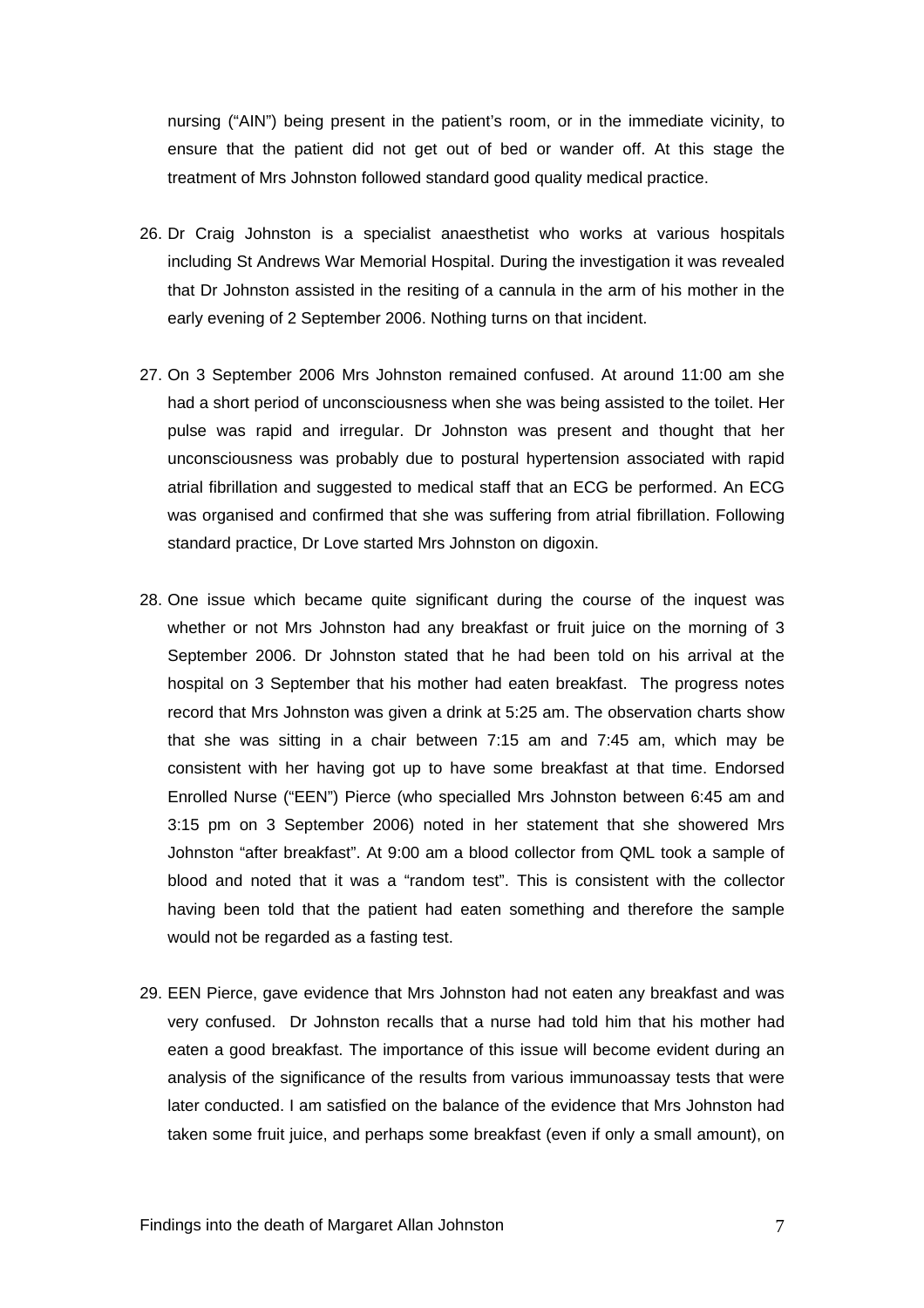the morning of 3 September, and therefore the blood sample taken at 9:00 am was not a fasting analysis.

- 30. Mrs Johnston continued to be "specialled" throughout her stay on ward 4B. AIN Manisha Smith specialled her from 10:30 pm to 7:00 am on the evenings of 2 and 3 September 2006. She was informed that Mrs Johnston was a falls risk. Other than when she was on a break AIN Smith remained just outside the doorway and completed an observation chart throughout the night. She does not recall anything unusual happening during either of those shifts. At one stage late on the evening of 3 September she recalled that Mrs Johnston was snoring loudly, and thinks this was probably around 11:30 and 11:45 pm, as the observation chart has the words "restless" crossed out and replaced with "sleeping". She recalled asking the Registered Nurse what was the appropriate comment to make in the records and changed it according to that advice. She did not administer any medications and noone, other than nursing or medical staff, entered the room. She recalls a registered nurse came in to change her drip on the morning of 4 September and that was when the emergency call was made.
- 31. Registered Nurse ("RN") Kim was working on ward 4B. She worked from 3:00 pm to 10.30 pm on Saturday 2 September and from 8.30 pm on 3 September until 7:00 am on 4 September. In her first statement she noted that she checked Mrs Johnston at about 2:00 am on 4 September but she later stated that it would have been about midnight when she says Mrs Johnston was snoring heavily and loudly. Almost certainly, RN Kim was the nurse who AIN Smith spoke to. RN Kim says she took Mrs Johnston's observations (temperature, blood pressure etc) at midnight which were normal, but which were not noted in the records, despite Mrs Johnston's chart being located with the AIN outside Mrs Johnston's door. At around 4:00 am when RN Kim was doing her next set of observations she thought Mrs Johnston's breathing had changed. Mrs Johnston was incontinent to urine and was unresponsive to voice or pain stimuli. A medical emergency (MERT) was called.
- 32. Dr Rosemary Hay attended the MERT call at about 4:50 am. She was the Assistant Director of Intensive Care at St Andrews. When she arrived it was obvious to her that Mrs Johnston was in a serious condition. Mrs Johnston was unresponsive and febrile and she had laboured breathing. Mrs Johnston also had decerebrate posturing (hyper extension of all limbs) which is a classic sign of severe neurological impairment. Dr Hay immediately transferred Mrs Johnson to the ICU and asked the QML blood collectors to take a series of tests. She also asked the nurses to do a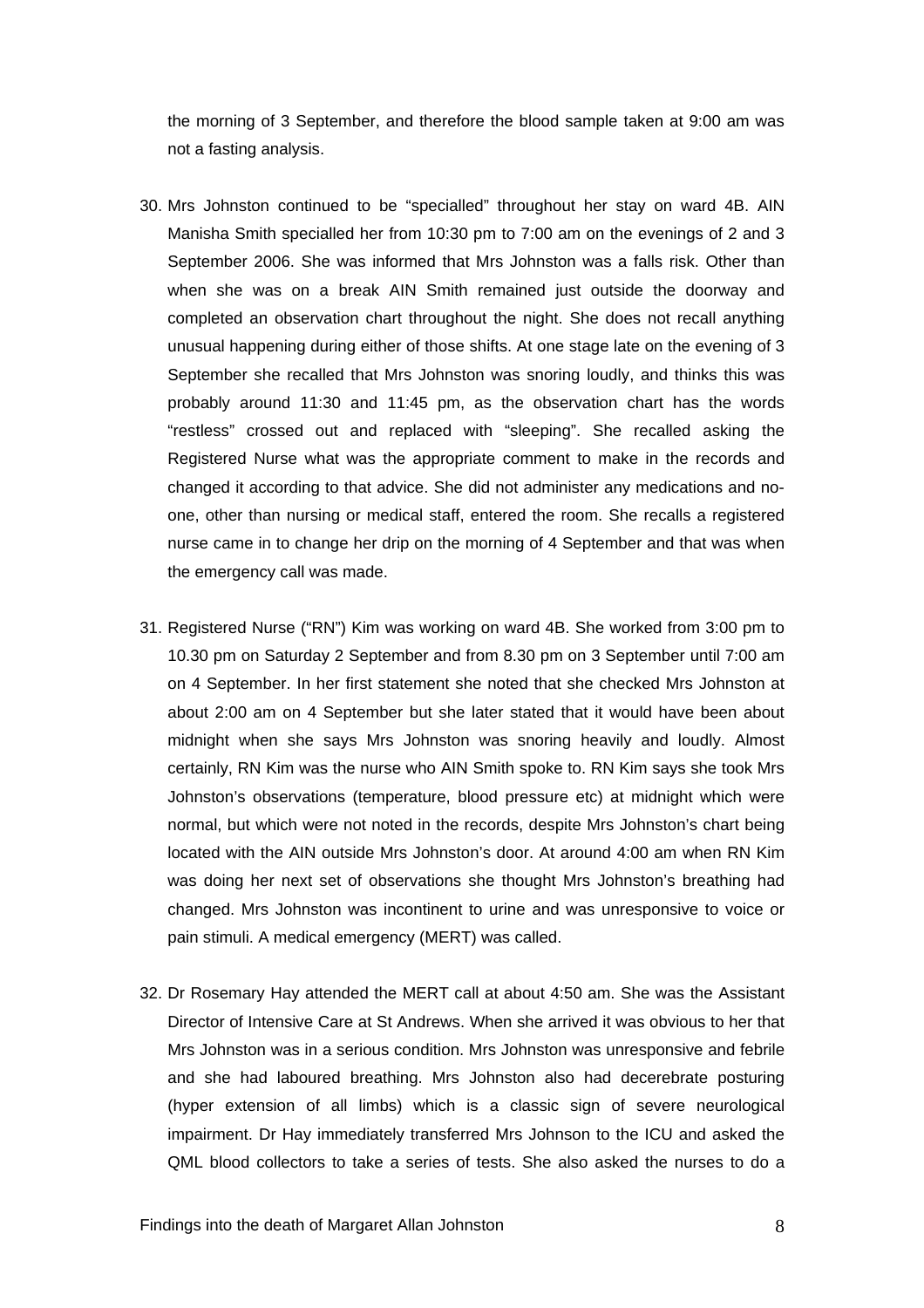bedside glucose test on the last drop of blood in the syringe which the blood collectors had used. Dr Hay was thinking at this stage that Mrs Johnston had had either a stroke or a cerebral infection. She recalls a nurse then informing her that Mrs Johnston's blood glucose was 1.7 mmol/L (millimoles per Litre) which was very low, so Dr Hay immediately ordered 50% dextrose intravenously. This did not wake her. Dr Hay ordered various tests to be performed and was still on duty when the blood results from QML revealed Mrs Johnston's blood glucose level was 0.8 mmol/L. A later c-peptide test result introduced the possibility of exogenous insulin having been administered.

- 33. Dr Hay was aware that hypoglycaemia can be a consequence of severe sepsis. The only sign which she considered could be consistent with sepsis was Mrs Johnston's fever. Blood cultures had negative growth. A CT scan done that day showed no evidence of a thrombotic stroke but a subsequent CT scan 4 days later showed evidence of a stroke. Dr Hay had no further involvement in her care.
- 34. Dr Love saw Mrs Johnston in the ICU later the same day and noted Mrs Johnston's extremely low blood sugar level. He had never seen anybody present with a blood sugar level that low. The normal range for blood sugar is between 3.2 - 6 mmol/L. He noted that some medical conditions can cause an extremely low blood sugar level such as insulinoma and those with severe liver or adrenal failure, both of which were absent here. Dr Love considered the first report of Professor Marks and was of the view that it had introduced for him a number of interesting possibilities.
- 35. Professor Peter Silburn is a consultant neurologist. He was requested to provide a neurological opinion on Mrs Johnston by the ICU. He noted her history and progress notes and reviewed her on 6 September 2006. She had a normal CT scan of the brain. He noted no spontaneous movements and there was symmetrical decerebrate posturing to painful stimuli. Her brain stem reflexes were intact. He felt that she had severe diffuse brain dysfunction and damage. He felt her prognosis for useful recovery was poor but felt a repeat brain scan was necessary. The repeat CT scan demonstrated a right occipito-parietal ischaemic infarct which he felt was in the branch of the right middle cerebral artery. There was documented evidence on CT scanning of the brain of a recent cerebral infarction on a background of prior global CNS disturbance. He felt that Mrs Johnston had a very poor prognosis for useful recovery. I will refer to Professor Silburn's evidence later in this decision.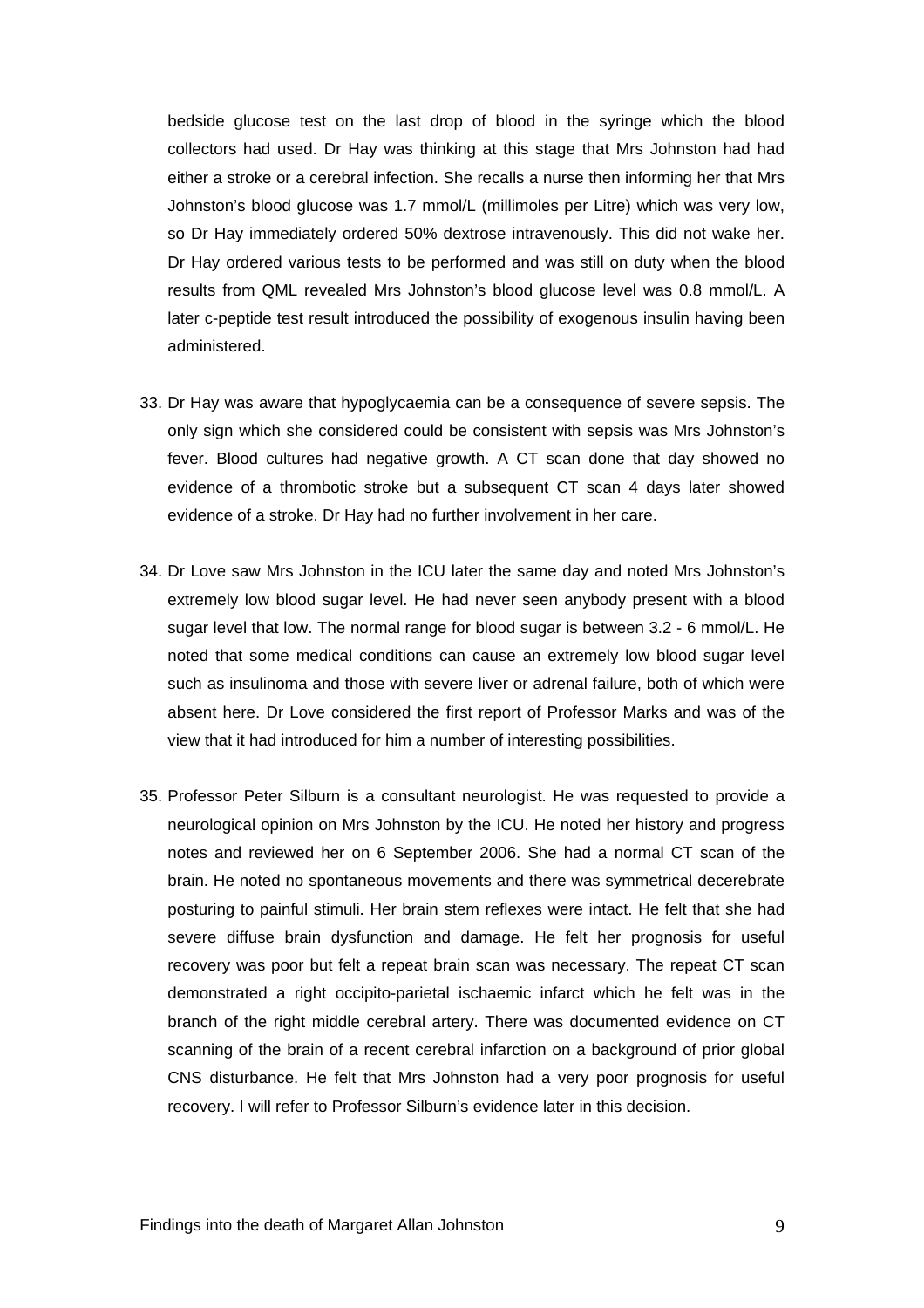- 36. Dr Peter Lavercombe was the Director of the Intensive Care Unit. When he first examined Mrs Johnston he concluded that she had "assumed sepsis" because of her confusion, and cerebral posturing indicating a significant brain injury. He commenced a number of procedures and ordered further tests. He was notified of abnormal insulin results and then organised for other blood samples taken on 2 and 3 September to be tested for insulin and c-peptide. Dr Hill advised him that the results were consistent with exogenous injection of insulin. Dr Lavercombe contacted senior hospital administration and the family. He noted that the evidence supported a conclusion that two doses of insulin had been given, one on Saturday night and one on Sunday night. Dr Lavercombe looked for other causes of the increased insulin levels and caused some tests to be performed to see if Mrs Johnston had an insulin secreting tumour, which tests proved negative. Subsequent CT scans showed a stroke and an MRI on 11 September 2006 showed multiple recent strokes.
- 37. Dr Lavercombe had read Professor Marks' first report and disagreed with the propositions he was advancing.
- 38. Dr Peter Hill, an endocrinologist, saw Mrs Johnston on the afternoon of 4 September 2006. As a result of the results from the pathology tests performed by Dr De Voss; the clinical record; and his examination, Dr Hill came to a conclusion that she had been injected with insulin on two occasions. Dr Hill remained of this view in the course of his evidence and vehemently disagreed with the propositions put forward by Professor Marks in his report.

## **Blood Glucose, Insulin, C-Peptide, Hypoglycaemia**

39. Professor Marks is a Doctor of Medicine, a fellow of the Royal Colleges of Physicians of London and Edinburgh, a fellow of the Royal College of Pathologists and a member of the Academy of Experts. He has carried out extensive work on disorders of carbohydrate metabolism, especially on hypoglycaemia, and has published extensively on the subject. He is the author of the book "Insulin Murders"' published in 2007. He has not been involved in clinical practice for many years. Professor Marks gives some helpful definitions in relation to the complex medical issues that this case revolves around. Although other experts do not agree with his ultimate conclusions, they have no disagreement with his summary of the some of the medical issues and it is on that basis that I intend to quote heavily from his reports for this part of the decision. $14$ 

<span id="page-10-0"></span> $14$  The following paragraphs rely on pages 4 to 9 of his first report which is exhibit G13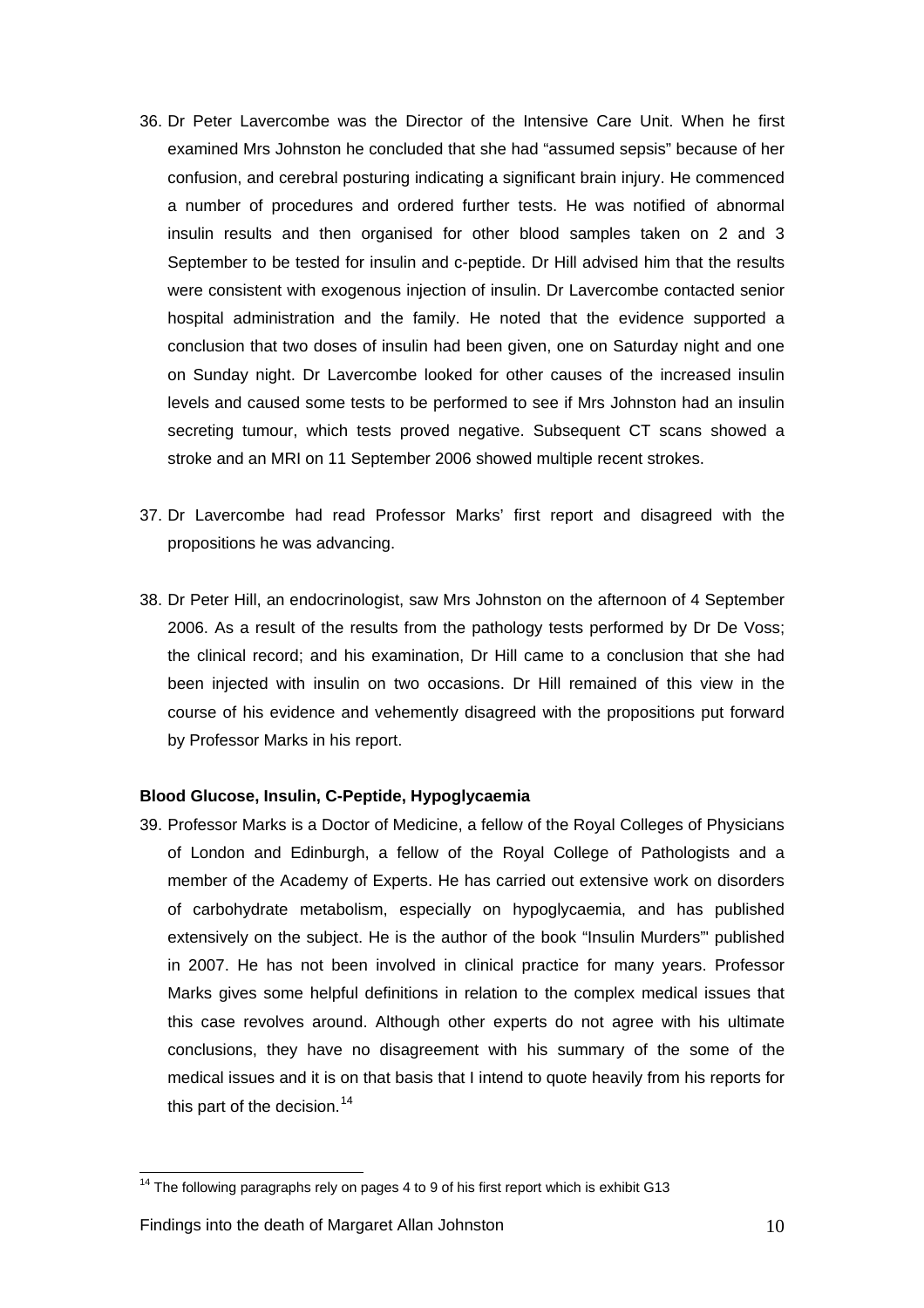- 40. Professor Marks states that hypoglycaemia is a description applied to an abnormally low blood glucose concentration. The physiological consequences of a fall in blood glucose concentrations to below about 4mmol/L, is that the secretion of endogenous insulin by the pancreas ceases. This results in the activation of the autonomic nervous system with the promotion of sweating by the parasympathetic nerves and release of adrenaline by the sympathetic nerves, which together produce some of the characteristic symptoms and signs of hypoglycaemia. With severe hypoglycaemia, consciousness can be lost when the blood glucose level falls below 2.5mmol/L in younger people, and below 3mmol/L in older people. Consciousness can usually be restored in a person suffering from hypoglycaemic coma by giving them an intravenous injection of glucose, provided they have not been comatose for longer than about six hours. Prolonged hypoglycaemia with a blood glucose concentration below about 1.5mmol/L can cause permanent and irreversible brain damage.
- 41. Glucose is the only sugar that circulates in the blood and can be measured accurately in most clinical laboratories. Less accurate, but immediate, results can be obtained at the bedside using point of care instruments.
- 42. Insulin is a protein produced in the pancreas in response to a rise in blood glucose levels. It works on the tissues in the body to reduce the concentration of glucose. In healthy people its release is tightly controlled. Insulin secretion is switched on when the blood glucose concentration rises as glucose is absorbed into the blood circulation after a meal. It is switched off as blood glucose concentration falls, and stops altogether once the blood glucose concentration has fallen to about 4mmol/L (although the exact level is variable from person to person).
- 43. Insulin is made in the cells of the pancreas by the splitting of pro-insulin at two places to yield one molecule of insulin and one molecule of c-peptide.
- 44. Insulin ordinarily disappears from the blood about six times faster than c-peptide so that in a steady fasting state, when little change in their concentration is occurring, there are about six times as many molecules of c-peptide in the blood as there are of insulin.
- 45. During hypoglycaemia, endogenous insulin, c-peptide and pro-insulin release stops, and their concentrations drop to very low or undetectable levels. When the cause of hypoglycaemia is exogenous insulin, the insulin levels will be abnormally high but there will be a low c-peptide. When hypoglycaemia is produced by something other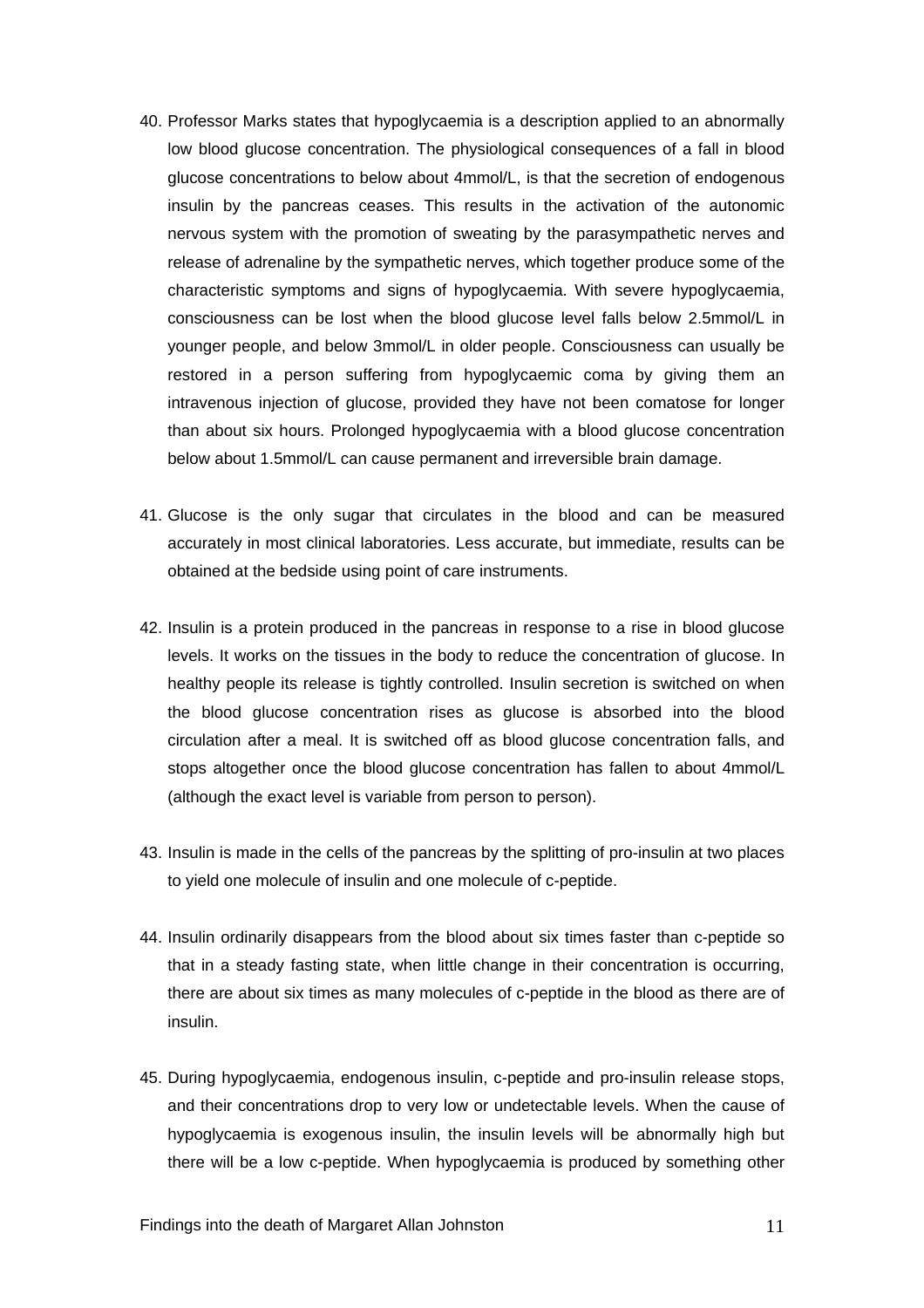than insulin (eg. an insulinoma), the concentration of insulin, c-peptide and pro-insulin are inappropriately high and easily measurable. In all cases the blood glucose level will be low.

#### **Immunoassays Tests**

- 46. Dr Kerry De Voss was involved in coordinating and performing a number of pathology tests from various blood samples taken from Mrs Johnston. He also organised tests to be performed by Mr John Galligan at the Royal Brisbane Hospital pathology department to check on his results. These results were very similar to his. Samples were also sent to the Sullivan Nicolaides laboratory ("SNL"). Dr De Voss received the test results from SNL over the telephone, but did not receive formal written test results from SNL or specifically record them. He recalls that they were consistent with the other results and he would have noted them if they were different. All three laboratories used different assay methods, and he was of the view that if all three were consistent then it would be pretty remote that they were all in error.
- 47. In addition to running a dilution or linearity check, Dr De Voss also ran three additional tests on Mrs Johnston's samples. One test involved heat treating the sample and rerunning the tests. An additional test was a procedure known as human sera dilutions on suspect immunoassay results. This involved mixing Mrs Johnston's blood with blood from another patient and rerunning the tests. The third additional test was a procedure known as a heterophillic Ab Procedure (also known as a heterophillic anti-mouse antibody). This involved mixing Mrs Johnston's blood with blood from an animal and again rerunning the tests. He did not specifically record or write down the results of the additional tests in his workbook. However, he stated they had those results been different from the original results, he would have noted them and informed Dr Hill and Detective Wheatley.
- 48. Dr De Voss also noted that in this case the laboratories had an advantage of being able to test various blood samples taken over a timed sequence before, at the time of and after the hypoglycaemic event. For instance, the results for Mrs Johnston's blood sugar, insulin and c-peptide on 2 September 2006 on admission, and when she was not having a hypoglycaemic event, are consistent with normal blood sugars, insulin and c-peptide levels. The results of 4 September were supportive of her clinical state of unconsciousness, decerebrate posturing and low blood sugar. Results after 4 September were consistent with the known clinical treatment being provided to Mrs Johnston. Combined with the extra tests Dr De Voss performed, and the fact that 3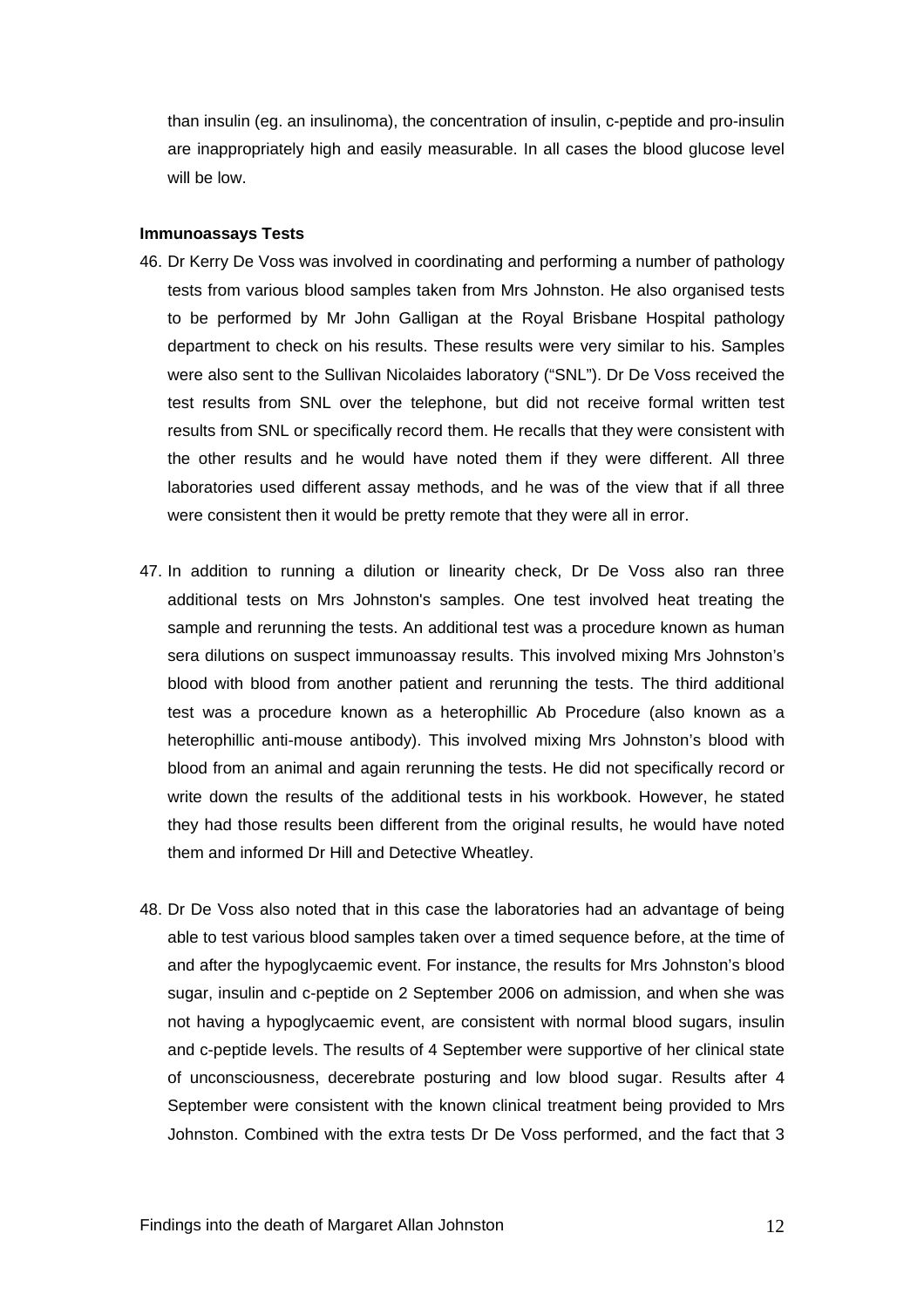different laboratories using different assays had consistent results, meant that he was satisfied that all possible causes of interference had been excluded.

- 49. Dr De Voss stated that if insulin injection was considered to be the likely explanation, then it was more likely that Mrs Johnston received two injections and not just one. He opined that if Mrs Johnson had received only one large injection on 3 September 2006, she would not have been able to wake spontaneously at lunch that day after being asleep the previous two hours, unless any insulin given had been a mixture of rapid and long acting insulin. Dr De Voss stated that a single injection of long lasting insulin would not explain her blood results on 4 September 2006.
- 50. The report of Professor Marks brought into question the reliability of immunoassays. One issue raised was the possibility of the presence of substances in the patient's serum which "interferes" with one or more steps in the assay. The other issue raised was cross reactivity. Mr Galligan is the supervising scientist of chemical pathology at Royal Brisbane Hospital. Mr Galligan stated that it would be highly unlikely that three tests would get the same results if there was some cross reaction with something else. As with many things in science, Mr Galligan could not absolutely rule out that there may have been cross-reactivity across the three tests, but still thought it unlikely. Mr Galligan also pointed out that if there was interference in the test of 4 September, one might also think that there would also be interference with tests on each of the other days, and that did not occur in this instance. Both Dr De Voss and Mr Galligan could not rule out the possibility that there could be interference with the insulin result as a result of infection, but their expectation would have been that the infection would have to have been a very severe infection for products to be produced that would interfere in the assay.

## **The Evidence of Professor Chisholm and Dr Hill**

51. Dr Hill provided a useful summary of the test results in his statement and his table and Professor Marks' table were referred to often in evidence and it is helpful to set them out.

| Date | <b>Time</b> | Glucose | Insulin | C-Peptide | Comments                    |
|------|-------------|---------|---------|-----------|-----------------------------|
|      |             | mmol/L  | mU/L    | nmol/L    |                             |
| 2/9  | 1420        | 5.8     | 10      | 0.8       | On admission to hospital    |
| 3/9  | 0900        | 3.1     | 125     | 0.8       | Most likely after breakfast |

## **Dr Hill's Table**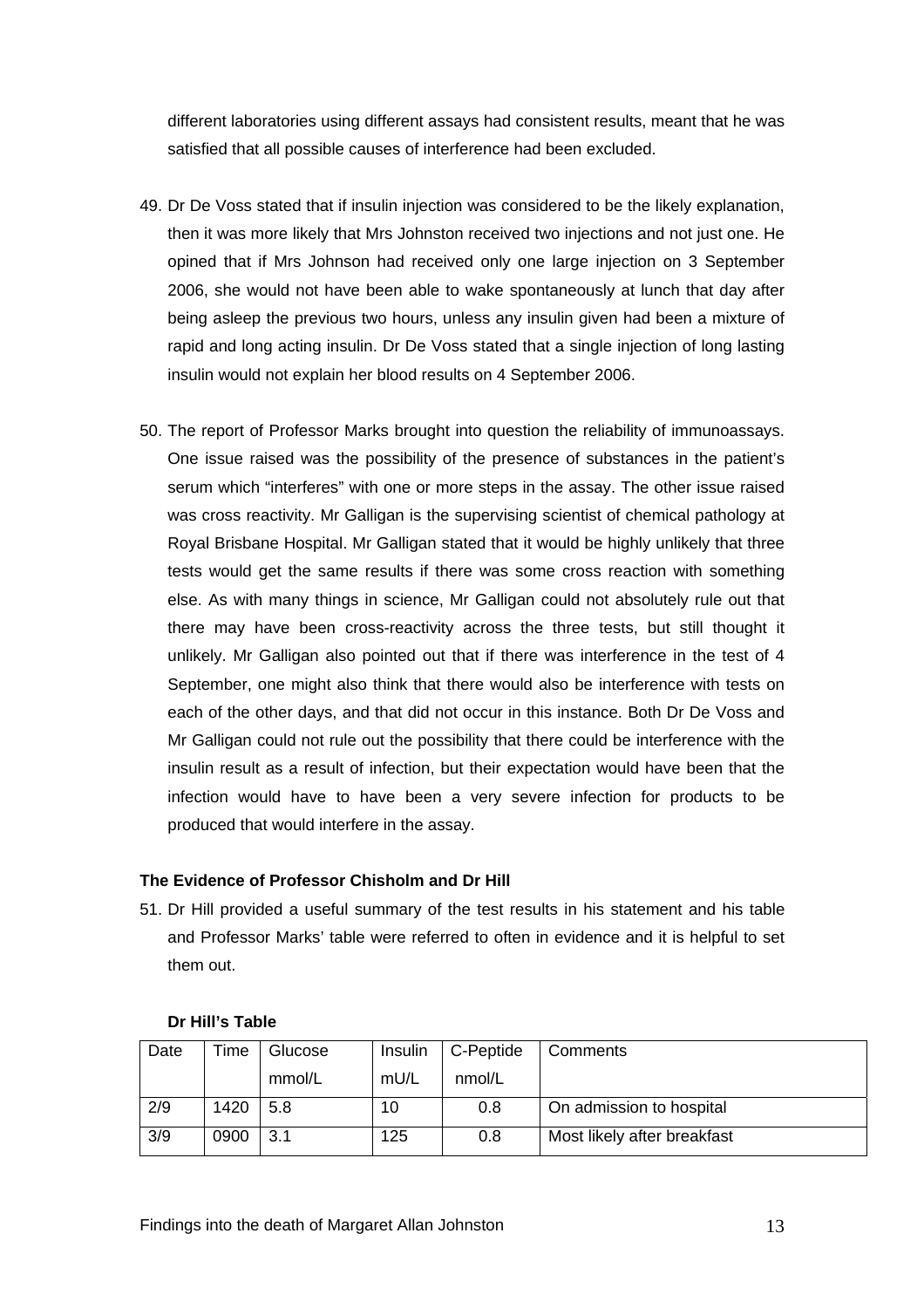| 4/9 | 0525 | 0.8           | 190 | < 0.1 | Found unconscious           |
|-----|------|---------------|-----|-------|-----------------------------|
|     |      | [1.7at]       |     |       |                             |
|     |      | bedside test] |     |       |                             |
| 4/9 | 1435 | 6.1           | 49  | 0.1   | In ICU on 10% dextrose drip |
| 5/9 | 0530 | 6.8           | 58  | 0.34  | In ICU                      |
| 6/9 | 0510 | 10.7          | 58  | 2.9   | In ICU                      |

52. Professor Marks also compiled a table of the results as below. He converted the insulin and c-peptide concentrations to molar (SI) units and the second laboratory results are in brackets. He noted that the differences between the two laboratories were sufficiently small to treat them as having no significance but this did not make them necessarily correct.

| Date &    | Glucose          | Potassium        | Cpeptide       | Insulin         | Proinsulin | Albumin         | Comments       |
|-----------|------------------|------------------|----------------|-----------------|------------|-----------------|----------------|
| time      | mmol/L           | mmol/L           | pmol/L         | pmol/L          | pmol/L     |                 |                |
| collected |                  |                  |                |                 |            |                 |                |
| 01/08/06  | 5.4              | $\overline{4.3}$ |                |                 |            | $\overline{41}$ |                |
| 09.30h    |                  |                  |                |                 |            |                 |                |
| 02/09/06  | 5.8              | 4.3              | 800            | 70              | 19.6       | 42              |                |
| @14.20h   |                  |                  | (900)          | (56)            |            |                 |                |
| 03/09/06  | $\overline{3.1}$ | 4.5              | 800            | 875             | 22.6       | $\overline{37}$ | Gentamici      |
| 09.00     |                  |                  | (960)          | (721)           |            |                 | $n$ 0.7 $mg/L$ |
|           |                  |                  |                |                 |            |                 | Cortisol=4     |
|           |                  |                  |                |                 |            |                 | 50nmol/L       |
| 04/09/06  | 0.8              | 4.4              | Undetectable   | 1330            | 17.6       | 37              | Cortisol=2     |
| @05.25h   |                  |                  | (undetectable) | (1092)          |            |                 | 030nmol        |
|           |                  |                  |                |                 |            |                 | Medicine       |
|           |                  |                  |                |                 |            |                 | chart iv       |
|           |                  |                  |                |                 |            |                 | cortisol at    |
|           |                  |                  |                |                 |            |                 | 08.00h         |
| 04/09/06  | 6.1              | 3.9              | 100            | $\frac{1}{343}$ | 13.4       | 29              | Albumex        |
| 14.35h    |                  |                  | (80)           | (308)           |            |                 | 250ml          |
|           |                  |                  |                |                 |            |                 | infused        |
| 05/09/06  | 6.8              | 4.6              | 300            | 413             | 19         | 32              | Gentamici      |
| 05.30h    |                  |                  | (469)          | (364)           |            |                 | n 0.9mg/L      |
| 06/09/06  | 10.7             | 4.0              | 2900           | 406             |            | 31              |                |
| @05.10h   |                  |                  |                |                 |            |                 |                |

**Professor Marks' Table**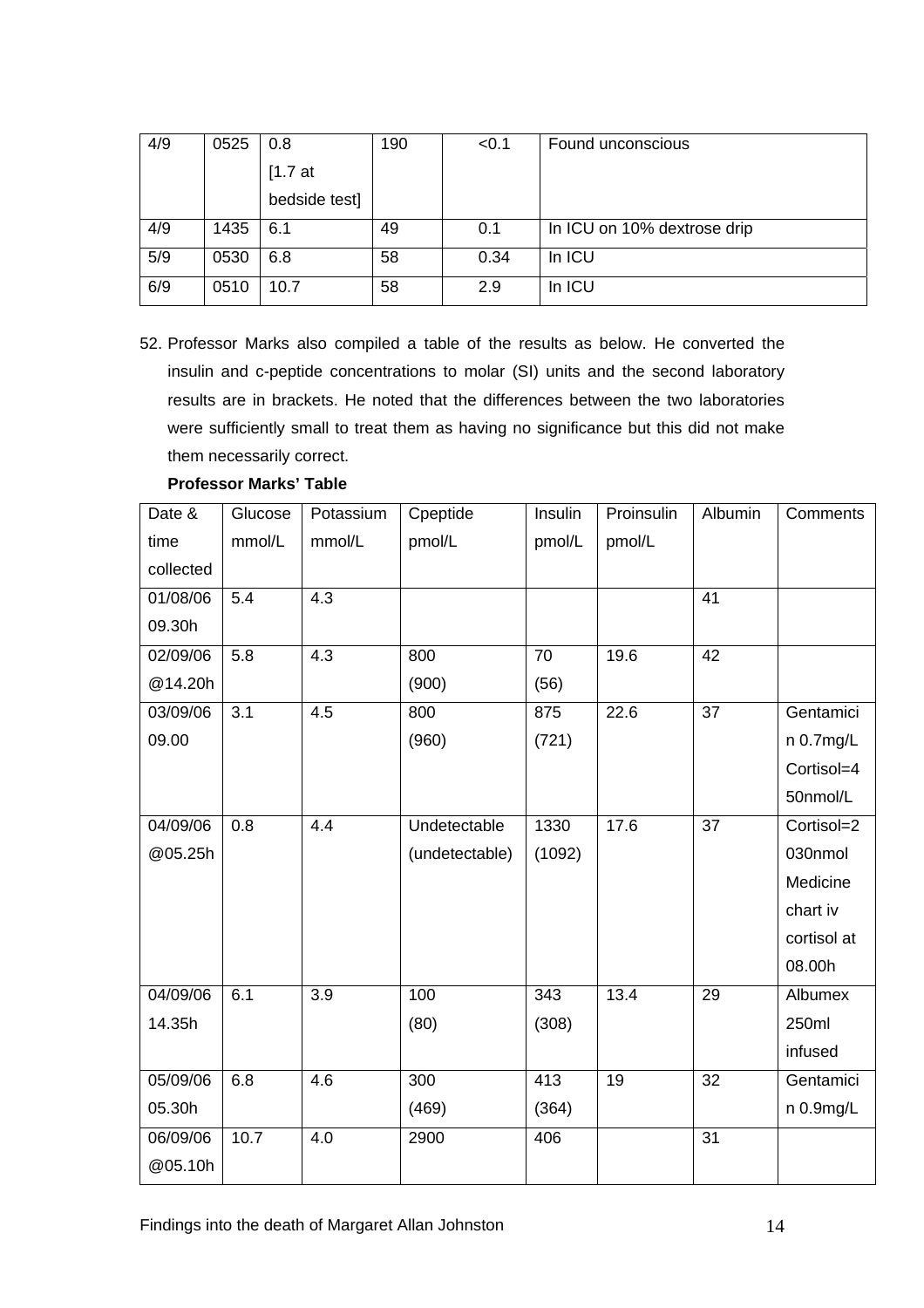| 06/09/06 |     | 3.4 |      |     |    |  |
|----------|-----|-----|------|-----|----|--|
| @16.05   |     |     |      |     |    |  |
| 07/09/06 | 7.2 | 3.6 | 1600 | 203 | 32 |  |
| @05.10h  |     |     |      |     |    |  |
| 08/09/06 | 8   | 3.9 | 2700 | 378 | 30 |  |
| @05.00h  |     |     |      |     |    |  |
| 09/09/06 | 8.8 | 5.0 |      |     | 28 |  |
| @10.45h  |     |     |      |     |    |  |
| 10/09/06 | 8.3 | 4.8 |      |     | 28 |  |
| @06.00h  |     |     |      |     |    |  |
| 11/09/06 | 8.3 | 4.5 |      |     | 26 |  |
| @05.40   |     |     |      |     |    |  |

- 53. Whatever table is used, the test results indicate that on 2 September 2006 Mrs Johnston had a normal blood glucose level associated with normal c-peptide and insulin levels. Using the unit value as they came from the laboratory (Dr Hill's table), at 9:00 am on 3 September she had a low blood sugar of 3.1 mmol/L, an elevated insulin level and a low c-peptide. On 4 September 2006 she had a very low blood sugar of 0.8mmol/L, very high insulin and a very low c-peptide. Dr Hill and Professor Chisholm are of the opinion that this set of results, combined with her clinical picture, was clearly indicative of exogenous insulin administration.
- 54. Professor Chisholm is an eminent endocrinologist and Professor of Endocrinology at the Garvan Institute of Medical Research, St Vincent's Hospital, Sydney. He was the Head of Clinical Diabetes Research, Diabetes and Metabolism at the Institute at the time of preparing his reports. He remained in clinical practice and research up to two years ago and is still involved in research. In his second report<sup>[15](#page-15-0)</sup> Professor Chisholm noted that Mrs Johnston had a mild degree of hypoglycaemia on 3 September 2006 with a low blood sugar, a quite high insulin level and a relatively low c-peptide level. He stated that these results were not very conclusive and could perhaps be related to a downswing in the blood sugar after earlier food administration.
- 55. Professor Chisholm stated that the results from 4 September were more clear-cut. There was a very high insulin level, very low c-peptide and very low glucose levels. Professor Chisholm was of the opinion that a low blood glucose level due to low nutrition, illness (such as septicaemia), endocrine hypofunction etc would have been associated with a very low insulin level. The very low c-peptide level associated with

<span id="page-15-0"></span> $\overline{\phantom{a}}$ <sup>15</sup> Exhibit C2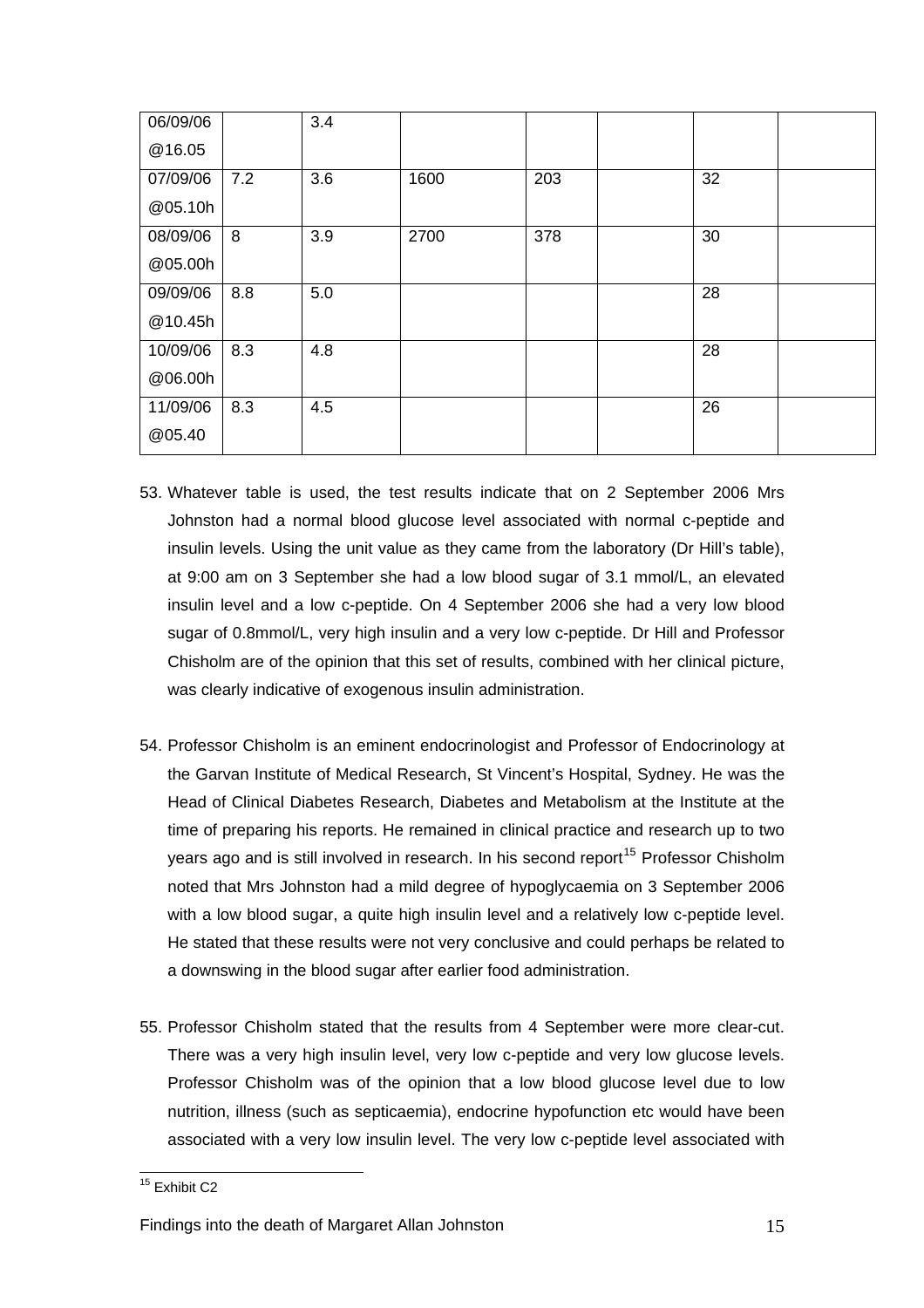the very low blood glucose level indicates that the insulin in the bloodstream was exogenous (produced within the body) rather than endogenous. Endogenous insulin release is associated with the simultaneous release of c-peptide which has a longer half life in the circulation. Professor Chisholm also noted that according to the bedside testing chart the blood glucose level fell again to a level of 2.8 at about 10:00 am despite the fact that intravenous glucose and dextrose, together with hydrocortisone (which also has a substantial effect on raising blood glucose levels) had been given. He was of the view that this would not have happened if the low glucose level had been due to poor nutrition or severe illness.

- 56. Professor Chisholm was of the opinion that if Mrs Johnson had been given a single injection of intermediate acting insulin sometime during the night of 3 September or early hours of 4 September this would fit well with the low blood glucose level at 5:25 am and recurrent low blood glucose level around 10:00 am. An injection of quick acting insulin could possibly also cover this timeframe but only if given within a couple of hours before 5:00 am.
- 57. Professor Chisholm noted that the results which were not fully consistent with a diagnosis of hypoglycaemia due to exogenous insulin, were the pro-insulin levels. All experts agree about that. Professor Chisholm notes that the pro-insulin level was tested by a laboratory in Sydney which was the only laboratory in Australia testing it. Pro-insulin assays were done relatively infrequently and low normal levels are close to the level of sensitivity of the assays. There is evidence that there may have been a small degree of cross-reactivity of insulin in the assay and in fact this particular assay is no longer available or being used. Much evidence was heard about the pro-insulin levels and the assays performed but I am satisfied that the pro-insulin results are unreliable because of the nature of the assay tests, and can be excluded from consideration. It does not necessarily follow that the immunoassays for insulin and cpeptide are also invalid or unreliable.
- 58. Although Professor Chisholm opined that Mrs Johnston had severe hypoglycaemia produced by exogenous insulin, he considered that it was difficult to know how much this contributed to her overall illness and eventual demise. In general, a coma due to hypoglycaemia is immediately reversed by intravenous glucose. However, when hypoglycaemia is severe and prolonged, or where it is superimposed on another cause of brain malfunction, the coma may be more prolonged or even irreversible. Professor Chisholm noted that Mrs Johnston was admitted in a confusional state indicating some type of brain malfunction prior to the hypoglycaemia, and of course it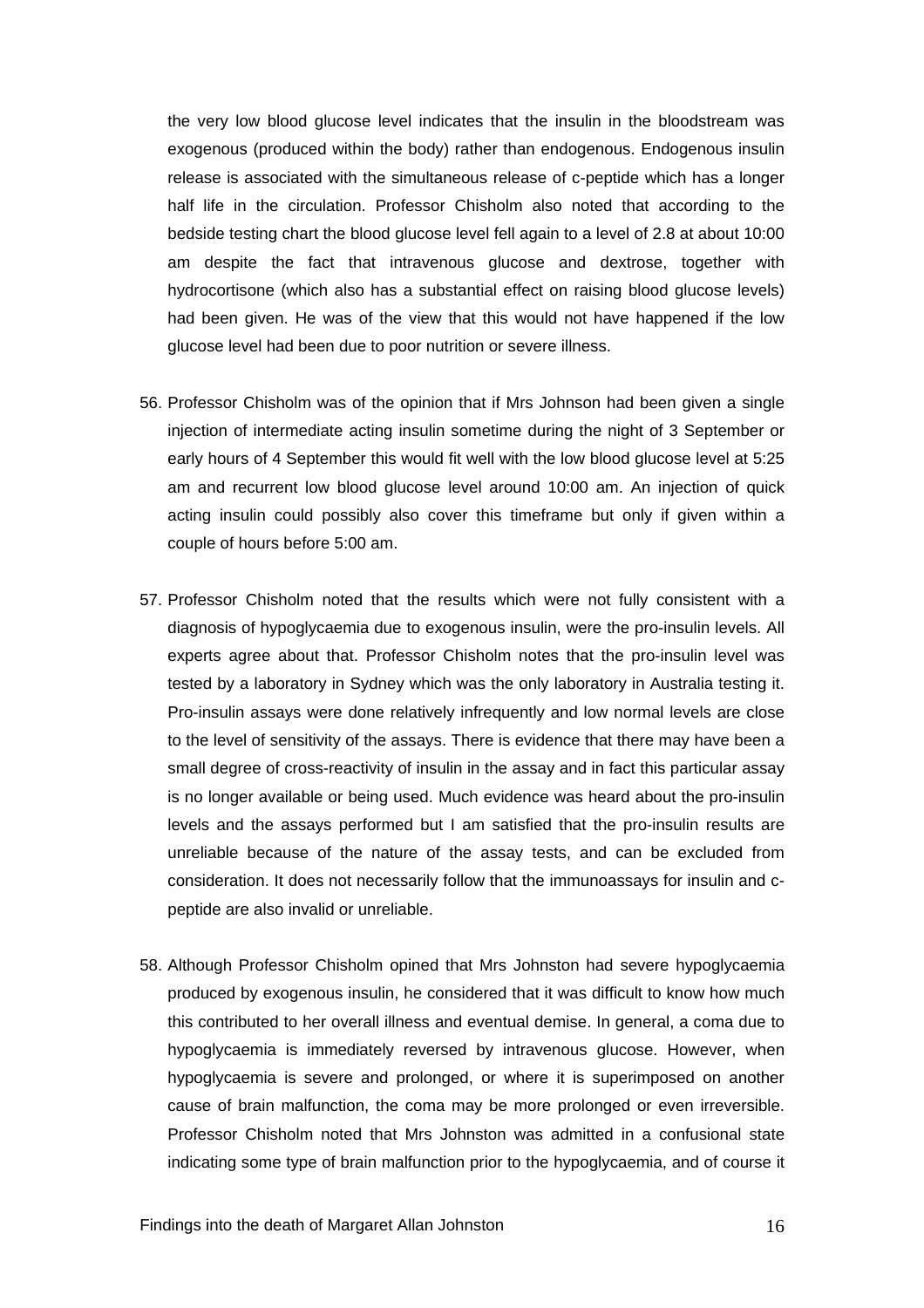is now known that Mrs Johnston suffered from a number of cerebral strokes at around the same time.

- 59. Professor Chisholm agrees that immunoassays for insulin and c-peptide can be affected by septicaemia or other severe illness, but errors of this type would generally be only of a moderate magnitude. He stated that there might be a 25% error in the insulin assay rather than the usual 10% or so, but the insulin and c-peptide results on the sample of 4 September were extremely high and low respectively and which he did not believe could be attributed to the vagaries of the immunoassay procedure.
- 60. Professor Chisholm noted that the insulin and c-peptide levels on 2 September were as expected. The levels from 5 to 8 September did fluctuate, however he noted that she was receiving intravenous glucose which would have caused significant fluctuations in her blood glucose level and corresponding fluctuations in insulin and cpeptide levels. He did not think that those results were surprising.
- 61. Professor Chisholm was of the view that the amount of insulin administered was probably in the usual therapeutic range for people with diabetes rather than in the range of an overdose. He did say that it would usually take a large dose of insulin to induce hypoglycaemia sufficient to cause a coma however this would not be the case in an ill and malnourished patient such as Mrs Johnston. He stated in his evidence that he would have thought a dose of 40 to 50 units of intermediate insulin would be needed, but for the reasons given by him and Professor Marks, this is an uncertain calculation. Mixitard 30/70 has a 70% intermediate and 30% quick acting component, which would fit the profile. The amount given to the only diabetic patient on the ward was 18 units in the morning at 7:00 am and 10 units at night at 5:00 pm. Professor Chisholm agreed that giving Mrs Johnston 10 units at 5:00 pm on 3 September would not achieve the result found the next morning. It would have to have been a significantly larger dose given much later in the night.<sup>[16](#page-17-0)</sup>
- 62. Dr Hill, also, was of the opinion that the results of 3 and 4 September 2006 were consistent with exogenous administration of insulin on two separate occasions. He did not think that the results could be explained by a single administration of exogenous insulin before 9:00 am on 3 September 2006. He said that the simple reason was that if it was sufficient to cause the condition that ultimately occurred over the night of 3 September and the morning of 4 September, then Mrs Johnston would have gone into a hypoglycaemic state earlier on 3 September and at least by

<span id="page-17-0"></span> $16$  Page 55 of transcript from 21 August 2009 14-55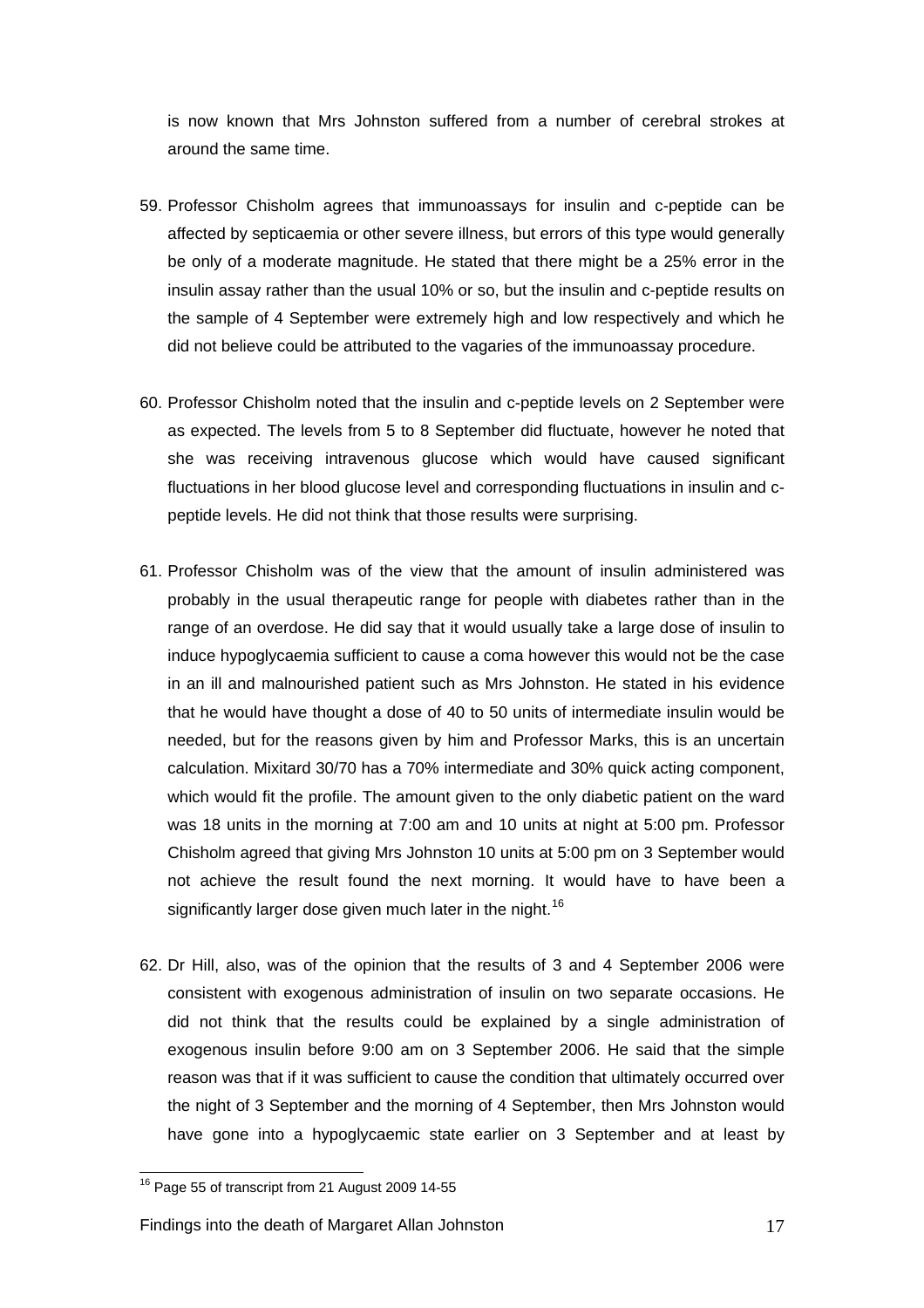lunchtime or soon after. He opined that the results of 3 September, where the blood glucose level was not as low and the c-peptide was detectable, could be explained by the fact that the sample taken at the time was not a fasting test. If she had anything to eat that morning, even a juice, her blood sugar could have gone up a little, which would have been enough to stimulate some insulin secretion. This would result in some measurable c-peptide, but with the insulin level still very disproportionate to the c-peptide level. For the reasons espoused by Professor Chisholm, Dr Hill also agrees that the pro-insulin assay results are incorrect.

- 63. Dr Hill also thought that the doses given to Mrs Johnston were pharmacological doses. He opines that the dose given before 9:00 am on 3 September 2006 was such that Mrs Johnston was able to remain conscious. On the second occasion it may well have precipitated a stroke and that was the reason why, when she was given dextrose, she did not recover because she had "stroked out".
- 64. Dr Hill was of the view that it was much more likely that the doses of insulin were a medication error in which a dose of insulin that was intended for someone else had been given. He agreed with Professor Marks that this was not necessarily an overdose and this would explain some of the test results. In order to cause neurological damage to be caused normally a lot of insulin is required and the person needs to be profoundly hypoglycaemic for a prolonged period of time. Dr Hill said that if Mrs Johnston had had a stroke then this was an alternative explanation for what occurred. What qualifies as a "pharmacological dose" varies between people. Dr Hill said that is not possible to say what type of insulin was used and what the dose was.

## **Infection/Sepsis related hypoglycaemia**

- 65. Professor Marks in his first report came to a conclusion that sepsis must be considered a likely cause of hypoglycaemia in Mrs Johnston's case. In his second report he noted that infection related hypoglycaemia remained a possibility if the insulin and c-peptide results were discounted.
- 66. On the issue of sepsis Dr Hill stated that whilst Mrs Johnston had a fever, none of the blood cultures showed that she had an infection. He also was of the view that according to the literature he could not see that sepsis was a major player to the extent that it would cause a person such as Mrs Johnston, to become hypoglycaemic. He noted, consistently with other witnesses, that most patients who are septic have a high sugar level and not a low sugar level. To have a low sugar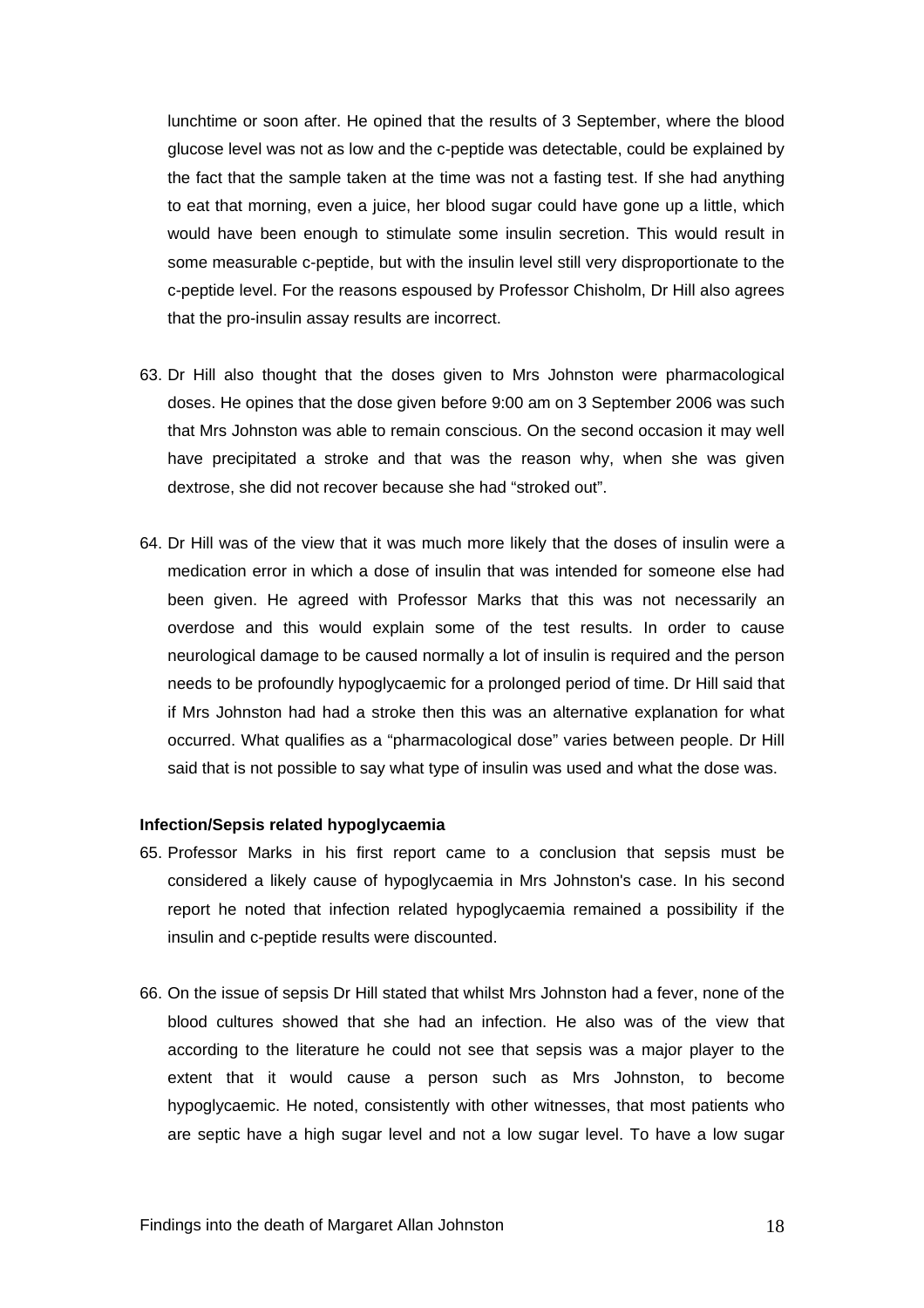level Dr Hill felt that you had to be critically very unwell to the extent of having a major system shutdown.

- 67. Associate Professor Tony Allworth is a highly qualified consultant physician in infectious diseases and an Associate Professor at the University of Queensland. Associate Professor Allworth was requested by the Coroner to provide a report.<sup>[17](#page-19-0)</sup> He noted that both sepsis and septicaemia are poorly defined terms. He described sepsis as the clinical manifestation of an inflammatory state that is suspected or proven to be due to an infection (usually but not exclusively bacterial). Septicaemia was also a poorly defined term, referring to the presence of pathogenic organisms, usually bacterial, in the blood associated with manifestations of sepsis. The likelihood of organ failure or metabolic abnormalities such as hyper or hypoglycaemia increases as the severity of the manifestations of the inflammation progress. The clinical signs of sepsis are variable, but the classical hallmark is of fever, although it is not invariably present. The patient may have either warm or cool peripheries, a fast heart rate and an altered mental state. Low blood pressure is a feature of more advanced sepsis. Laboratory indices commonly, but not reliably, demonstrate an elevation of specific white blood cells and in more advanced cases then there may be abnormalities of liver and renal function.
- 68. Associate Professor Allworth stated that there was evidence from the medical records and statements of witnesses that Mrs Johnston was suffering from an infective illness on presentation to hospital. The indications of this were her confusion and fever. The source of the infection at that time, and subsequently, remained obscure. Whilst a clinical diagnosis of UTI was made, the urine culture performed on the day of admission was contaminated with skin cells and did not grow any significant organisms, thus precluding a clear diagnosis of UTI. Mrs Johnston was treated with intravenous ampicillin and gentamicin which were appropriate antibiotics and there was some evidence that she improved in her clinical state. When Mrs Johnston was found in the early hours of the morning of 4 September there were clinical signs of infection including that of high fever and non-responsiveness (also explainable by the hypoglycaemia) and there was a subsequent development of low blood pressure requiring treatment. However, as Mrs Johnston had possibly been unconscious for some hours, Associate Professor Allworth opined that these features could have been due to pneumonia or other complications of unconsciousness, rather than her original infection.

<span id="page-19-0"></span> $\overline{\phantom{a}}$ <sup>17</sup> Which is exhibit C3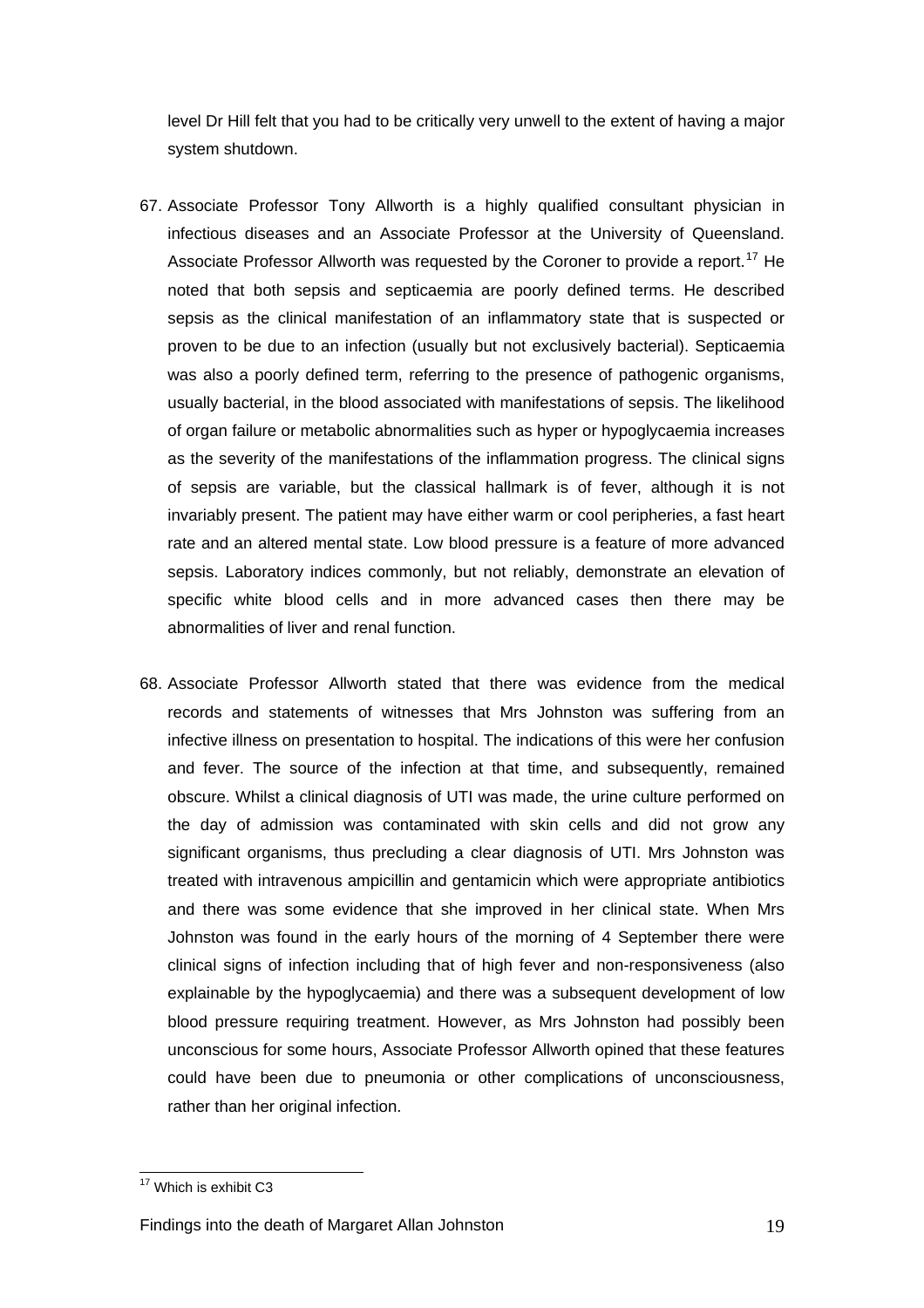- 69. Associate Professor Allworth also noted that whilst hypoglycaemia is a recognised complication of sepsis, particularly in the elderly, it is rare. The most common reaction to sepsis is hyperglycaemia (high blood sugar). He said that it would be unusual to see a patient with the severity of hypoglycaemia as with Mrs Johnston due to sepsis alone. Finally, he stated that the presence of sepsis would not explain the discrepancy between the levels of insulin and of c-peptide. He agreed that this was an issue that would need to be addressed by an endocrinologist.
- 70. Associate Professor Allworth stated in his evidence that based on the limited reports in the medical literature, multi-organ failure was not a pre-requisite for hypoglycaemia consequent on an infection, but that the patients would have overt signs of sepsis as distinct from subtle signs of sepsis.
- 71. Associate Professor Allworth said that in his clinical experience and based on the limited literature, if there is potentially a link between sepsis or infection and hypoglycaemia, and on the basis of the proposed mechanism linking the two, the expectation is to find low insulin levels not high insulin levels, as was the case with Mrs Johnston. He stated that the proposed mechanism suggested in most of the literature is of a peripheral utilisation of glucose by the tissues so that in general terms when the glucose levels falls, he would expect insulin levels to fall also. This mechanism was also the one that Professor Marks suggested in his first report.<sup>[18](#page-20-0)</sup>
- 72. Associate Professor Allworth was asked about the relationship between sepsis and atrial fibrillation and agreed that there could be a connection. He also stated that in terms of infection this can be a trigger for atrial fibrillation, either in the presence or absence of underlying heart disease, but more commonly in the presence of underlying heart disease.
- 73. Dr Henderson, who is both an intensivist and cardiologist, stated that there were rare cases noted in the literature of elderly people who develop hypoglycaemia from sepsis but the cases of sepsis were severe. He noted that Mrs Johnston had some coronary atherosclerosis and hypertension and would be predisposed to atrial fibrillation. He was also of the view that hypoglycaemia would predispose someone to atrial fibrillation even more. He agrees with Professor Silburn when he said that hypoglycaemia can induce atrial fibrillation.

<span id="page-20-0"></span><sup>&</sup>lt;sup>18</sup> Exhibit G13, page 25, paragraph 89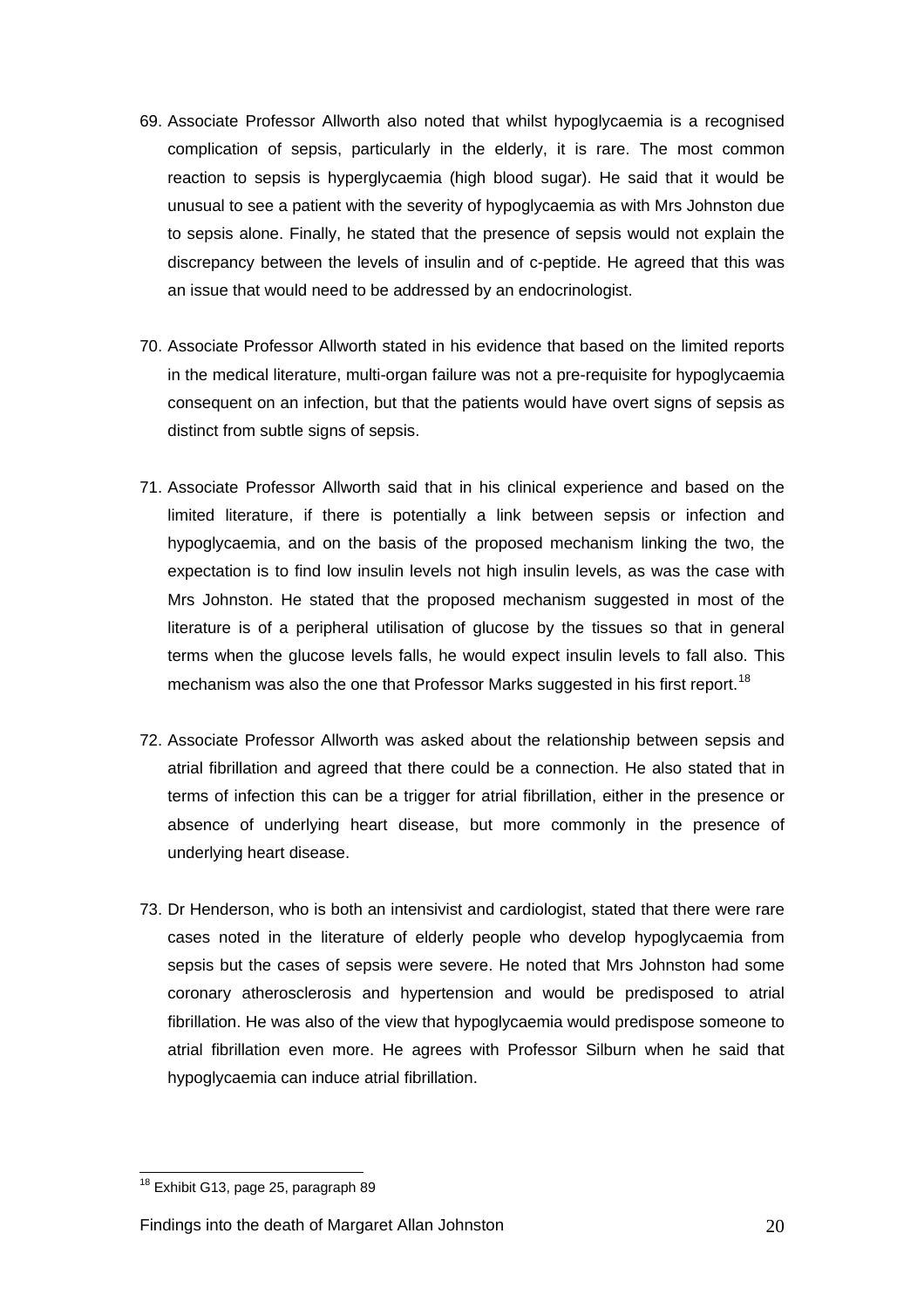### **The Evidence of Professor Marks**

- 74. Professor Marks is undoubtedly a world renowned expert. In his first report he came to a conclusion that sepsis must be considered a likely cause of hypoglycaemia in Mrs Johnston's case. In his second report he noted that infection related hypoglycaemia remained a possibility, if the insulin and c-peptide results were discounted.
- 75. Professor Marks stated in his second report<sup>[19](#page-21-0)</sup> that "*exogenous insulin cannot be excluded as a possible explanation for the clinical picture and result of the laboratory tests but only if some of the, c-peptide and proinsulin results are discounted as being inaccurate*." Further "*infection-related hypoglycaemia remains a possibility but again only if the insulin, c-peptide and proinsulin results are discounted*". In the conclusion of his second report, at page 20, he stated that he "*admits to not knowing exactly why Mrs Johnston became hypoglycaemic. I believe that a natural cause is more likely than deliberate poisoning with insulin and about as likely as accidental poisoning with insulin. Both are possible but I have seen no evidence, apart from plasma insulin immunoassay results that may themselves be wrong, to support my conclusions."* It is clear that Professor Marks has moderated his opinion on that stated in his first report. In fairness to Professor Marks, in his evidence he said that he may have worded that paragraph too strongly in favour of possible accidental insulin administration.
- 76. The reliability of the immunoassays was a subject of significant evidence. Professor Marks was critical of the reliability of the immunoassays and particularly had regard to the c-peptide reading for the morning of 3 September. The problem with his evidence is that he did not think that was necessarily true of the test results when Mrs Johnston was first admitted, as they were what would have been expected. The results for 3 September were difficult for him to reconcile because if the cause was exogenous insulin then he thinks the c-peptide level was wrong and if it was due to sepsis, then both the insulin and c-peptide levels were wrong. Professor Marks conceded that but for the c-peptide result on 3 September 2006 he would have concluded that Mrs Johnston was administered insulin exogenously. When asked about the readings for 4, 5, and 6 September he said they were more difficult to reconcile because there was nothing that was glaringly wrong and they all became perfectly normal by 6 September.

<span id="page-21-0"></span> $\overline{\phantom{a}}$  $19$  At pages 6 – 7 in exhibit G16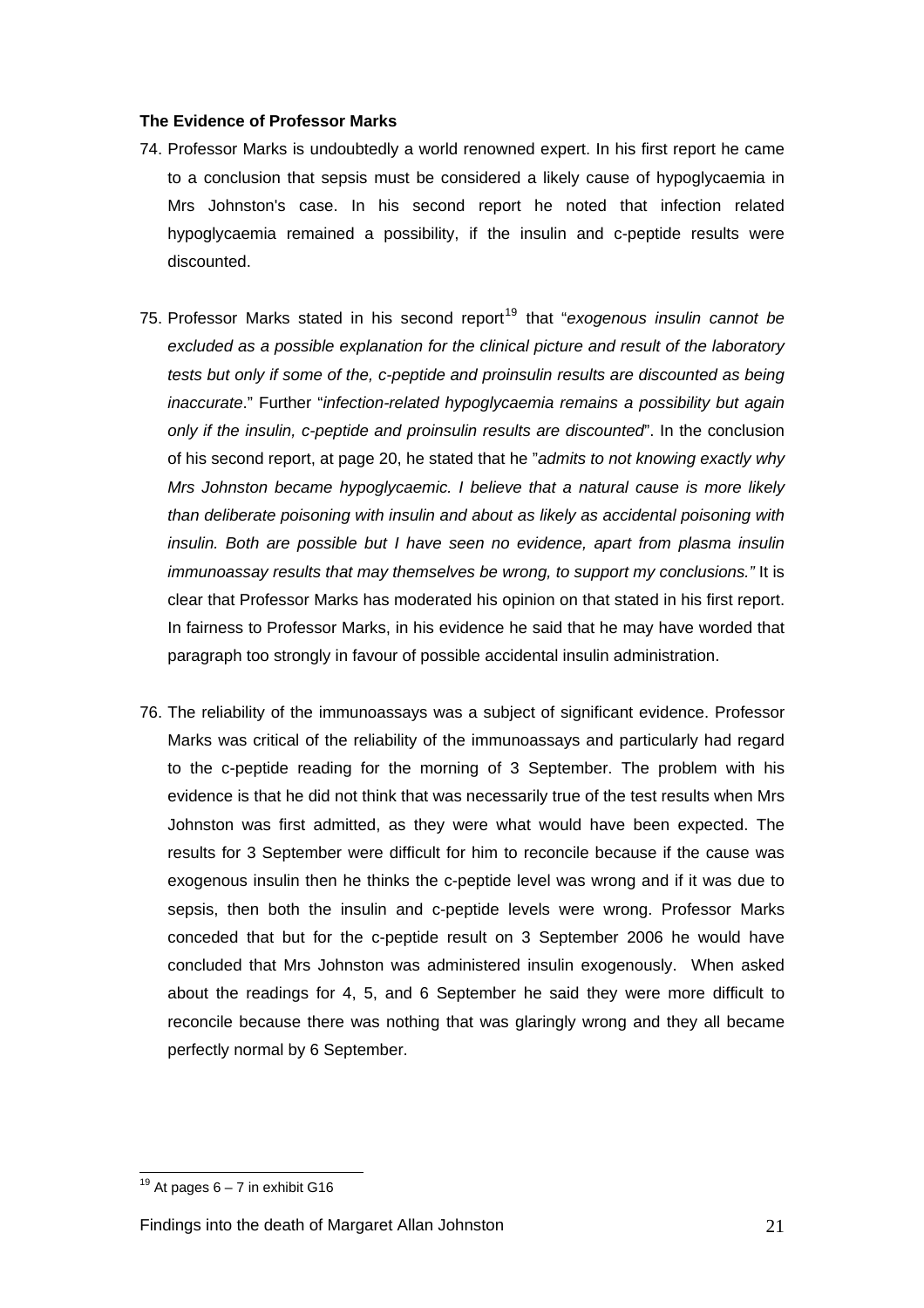- 77. At one stage he also stated that as a tool in clinical management immunoassays were right 99.99% of the time.<sup>[20](#page-22-0)</sup> I accept this statement was made in the context of, and at the end of, a rather long and at times rambling discussion about potential issues concerning immunoassays, and where he relied on matters raised particularly in his own paper "*False Positive Immunoassay Results"*[21](#page-22-1). He stated that the issue of cross-reactivity would not apply to these particular assays but it was more the issue of interference in the assay producing a wrong signal. His paper stated that over a whole range of immunoassays, 8.7% of the results were considered to be false positives. It was interesting to see that in relation to the tests for insulin and c-peptide set out in that paper there were no false positives mentioned and his answer to a question by me about that was unclear.
- 78. I accept that there is a scientific basis for an assertion that interference is a potential source of error in immunoassays. Dr De Voss agrees. However in this case, and for the reasons that have been given by Dr De Voss in his evidence, the possibility of the immunoassay results being unreliable has been minimised such that I can be confident to a high standard of proof that unreliability can be excluded. Here there were three laboratories producing similar results with different assay processes over a timed series of blood samples. Dr De Voss conducted a further series of three tests involving the mixing of normal patient serum, heat treatment, and absorption against an animal panel. Of further significance are the test results on 5 and 6 September. If there were anti-bodies that were interfering with the results of 3 and 4 September it is apparent that they would have also been present on 2, 5 and 6 September, as Dr De Voss stated that the anti-bodies would persist in circulation for months. This proposition was supported by Professor Chisholm in his evidence when he said an antibody *"would not appear for 24 hours on 3 and 4 September and disappear for the rest of the time."*[22](#page-22-2)
- 79. On the issue of an infective process interfering with the assay, Mr Galligan also stated that he would have expected there to be a high rate of infection for there to be a generation of by-products that might interfere with the assay. Dr De Voss noted that Mrs Johnston had numerous blood cultures taken and other organisms tested. A microscopic examination of her admission urine showed a number of white cells, a number of red cells and a number of epithelial cells. Put together, there was no evidence of a true infection. Her white cell count was only mildly up on her normal

<span id="page-22-0"></span><sup>&</sup>lt;sup>20</sup> Page 64 from the transcript from 20 August 2009<br><sup>21</sup> Exhibit G20<br><sup>22</sup> Page 37 from the transcript from 21 August 2009

<span id="page-22-1"></span>

<span id="page-22-2"></span>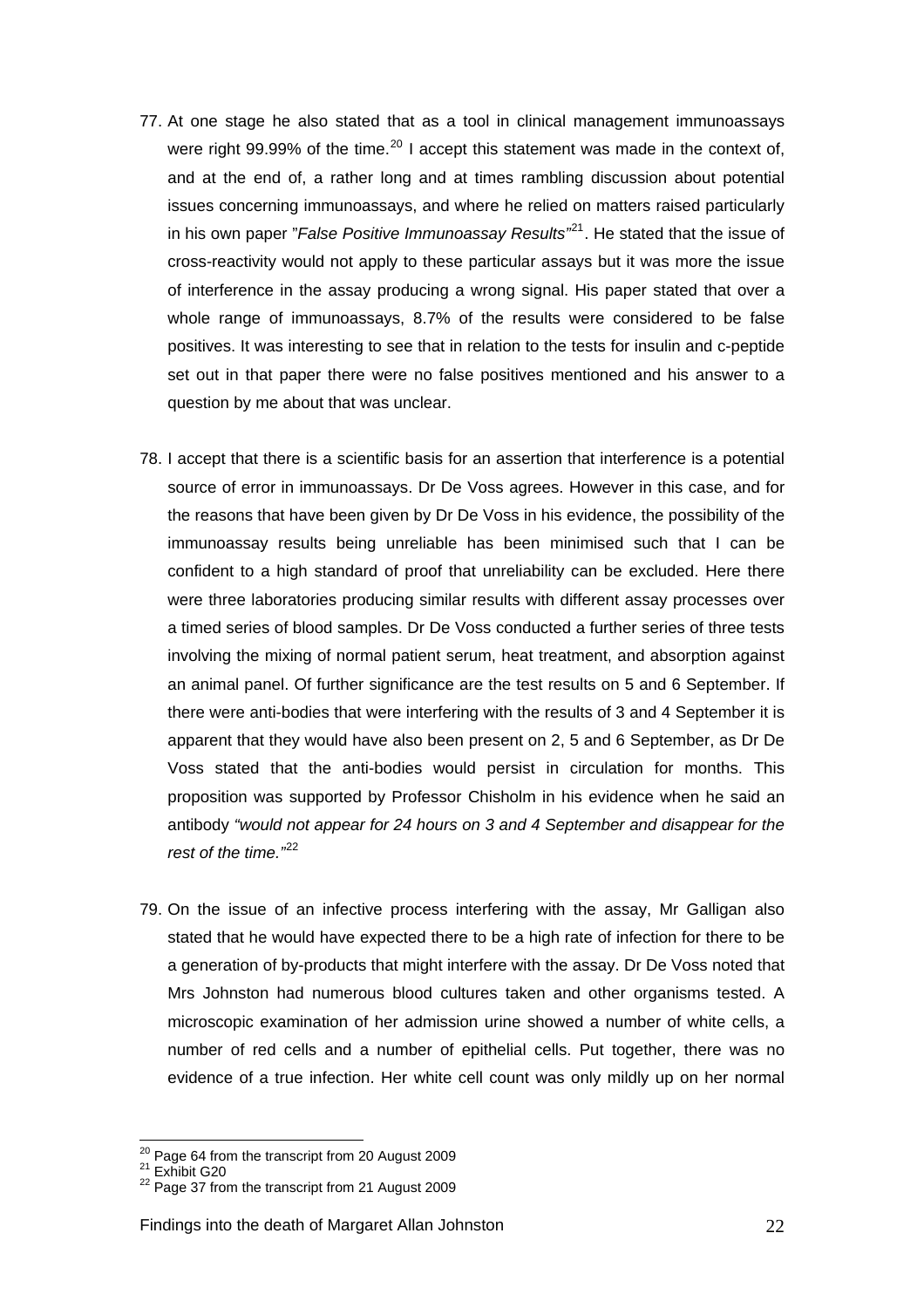levels and did not indicate a tremendous infection but something in the order of a sore throat.

- 80. Accepting that there is nothing that is absolute in science, for my purposes this evidence is very significant and Professor Marks' evidence, notwithstanding his high profile in his profession, did not stand up to scrutiny. When you consider the clinical picture on 2 September and Mrs Johnston's test results; and then look at the clinical picture on 4 September and the results; they are consistent with hypoglycaemia induced by exogenous insulin. Professor Chisholm said of the results from 4 September 2006 that he could not conceive of that happening except in the presence of insulin and were only consistent with the administration of an excessive amount of exogenous insulin. Professor Chisholm stated that a patient who had poor nutrition, frailty and septicaemia would be associated with a low insulin level. When such a patient was given the amount of glucose together with cortisone as was given to Mrs Johnston, and which both raise blood sugar, he would have expected the blood sugars to have remained normal for the next number of hours or at least mildly elevated. In fact what happened with Mrs Johnston was that the blood sugar levels dropped to 2.8 and Professor Chisholm said he could not conceive of that happening except in the presence of an excessive amount of insulin.<sup>[23](#page-23-0)</sup>
- 81. As to the level of insulin Professor Chisholm did not think it was a very high dose, perhaps in the order of 40 to 50 units, which he said was in a therapeutic range.
- 82. Professor Marks was also taken to excerpts from his book " Insulin Murders" in relation to his suggestion that only severe infection can cause hypoglycaemia. Professor Marks stated that he had changed his opinion since writing the book and was now of the view that even minor infections can be involved. He had noted the evidence of other witnesses who had not diagnosed that Mrs Johnston was suffering from sepsis or a severe infection. Professor Marks referred to two papers in the medical literature, one by Alamgir<sup>[24](#page-23-1)</sup> and one by Birkman which he said supported this proposition. Under cross examination he conceded that in the Alamgir article the one patient that had died had presented with sepsis from E. Coli which was sufficient to cause the death with an incidental finding of low blood glucose.
- 83. The conclusion I have drawn from this analysis of the respective expert opinions is to find in favour of the view of Professor Chisholm and Dr Hill and other experts, as

<span id="page-23-1"></span><span id="page-23-0"></span><sup>&</sup>lt;sup>23</sup> Pages 38 – 39 of the transcript from 21 August 2009<br><sup>24</sup> Exhibit G18 "Prognostic Value of Low Blood Glucose at the Presentation of E. Coli Bacterium", The American Journal of Medicine 2006, 119, 952-957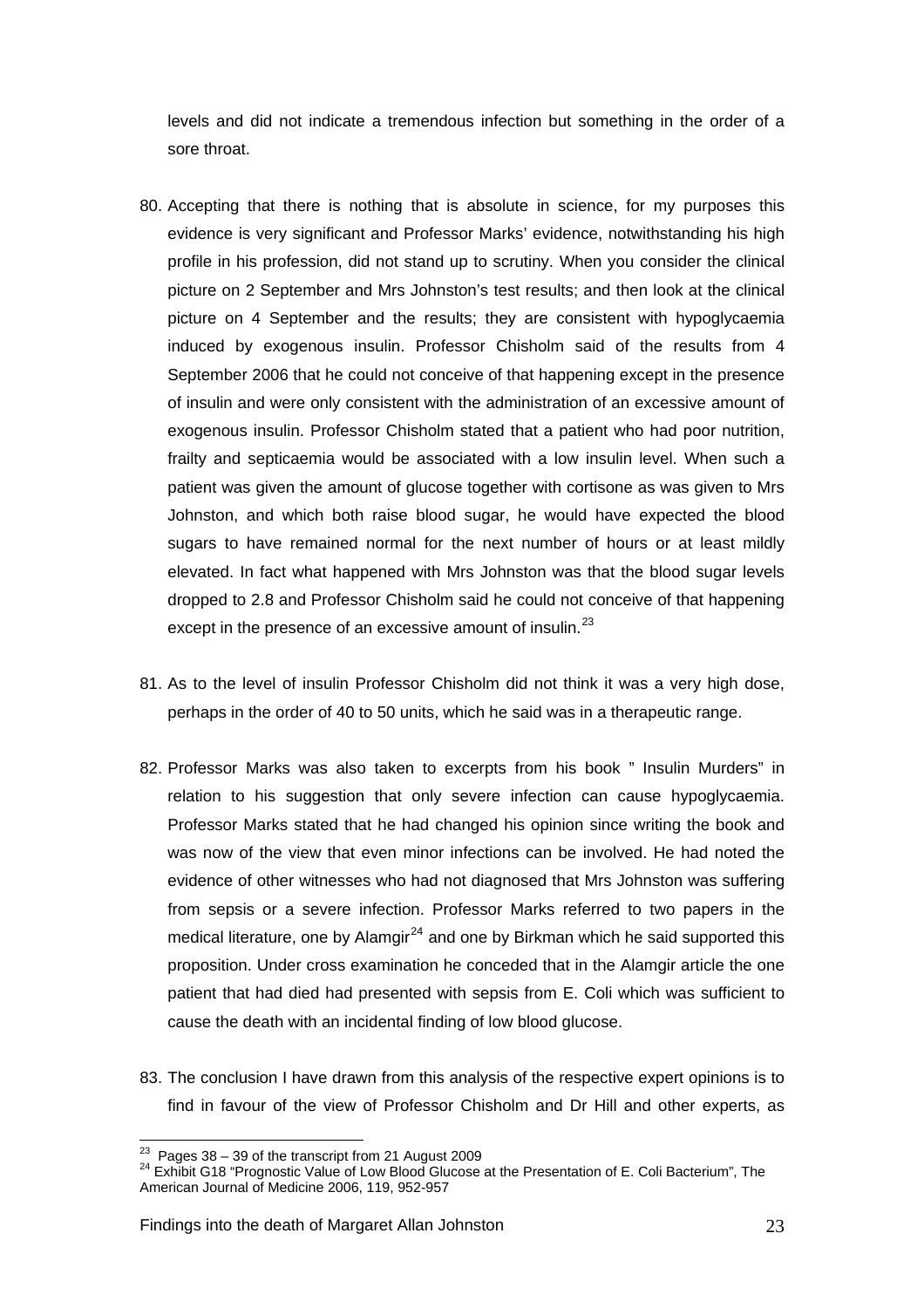distinct from Professor Marks. One starts at the clinical finding in the early hours of 4 September which is supportive of severe hypoglycaemia from which Mrs Johnston could not be revived. She had a very low blood glucose level and decerebrate bilateral posturing. The immunoassays results support that this was due to exogenous insulin. Professor Marks has not convinced me that the immunoassay tests are unreliable. Professor Mark's proposition relies on the results being unreliable. His proposition also relies on rather tenuous evidence which supports that minor infections can cause low blood sugar sufficient to cause hypoglycaemia. It is uncontested that hypoglycaemia caused by infective processes are rare. To find in favour of Professor Marks' propositions I would have to:

- I. discount the evidence of Professor Chisholm and Dr Hill;
- II. find that this is one of the rare instances that 3 different immunoassays are unreliable;
- III. find that this is one of those rare cases where hypoglycaemia was caused by sepsis/infection;
- IV. also find that the relatively moderate infective process for which Mrs Johnston was being treated was sufficient to bring about this rare result; and
- V. ignore the evidence of a number of expert medical witnesses who thought a much greater infective process was necessary.

I cannot do so and do not therefore favour Professor Marks' view.

#### **Hypoglycaemia, Stroke and brain damage**

- 84. Mrs Johnston was in a hypoglycaemic coma when found on 4 September 2006. Professor Silburn thought that her clinical signs then were in keeping with a global issue in the brain and not focal deficit that could be expected with a stroke. A very large stroke can cause a global non-responsiveness, but there was no evidence of a mid-line shift that would be expected if that was the case. Evidence of such a large stroke was not seen on the scans and there was no evidence at autopsy that she suffered a deep brain stem stroke. Low blood sugar in an elderly woman who was not diabetic would account for the clinical signs.
- 85. Later radiological studies showed that Mrs Johnston suffered from one significant and one smaller stroke. Stroke and hypoglycaemic brain damage are caused by quite different mechanisms. In hypoglycaemia the low blood sugar in the brain causes it to be damaged diffusely because energy to feed the brain is reduced to an unacceptable level. Professor Silburn described stroke as a clinical syndrome characterised by acute loss of focal brain function lasting more than 24 hours. There are two main causes. The first is due to a spontaneous haemorrhage into or over the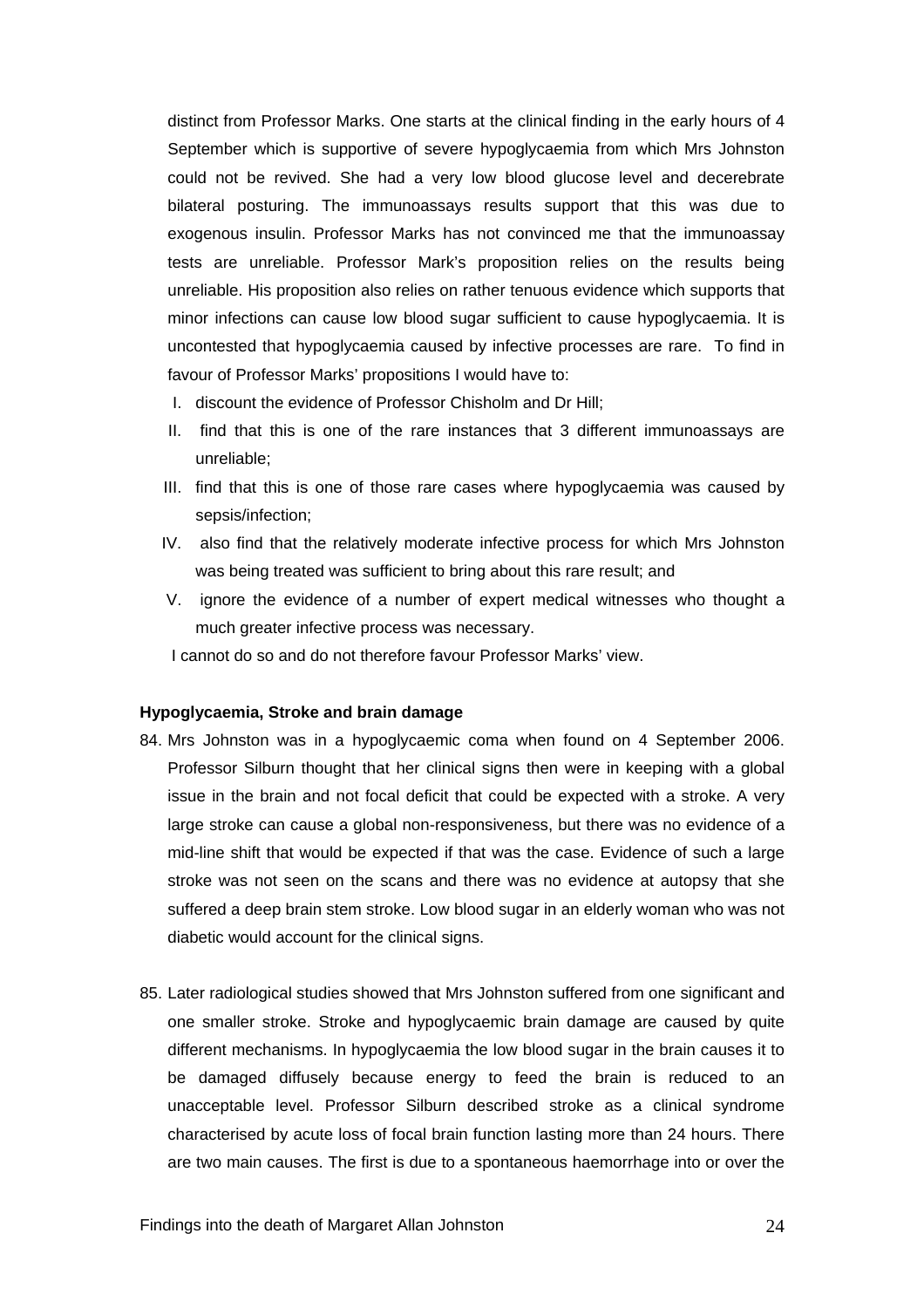brain substance (haemorrhagic stroke). The second is due to an inadequate blood supply to a part of the brain as result of low blood flow, thrombosis or embolism and usually associated with disease of the blood vessels, heart or blood (ischaemic or thrombotic stroke).

- 86. A CT scan of Mrs Johnston's brain on 4 September 2006 was normal. This is not an unusual finding in relation to hypoglycaemia in the first 24 hours and also is the case in relation to ischaemic or thrombotic strokes (as distinct from haemorrhagic strokes where the bleeding will be seen on the scan almost immediately). Professor Silburn noted that this scan was compatible with a person of Mrs Johnston's age and coexistent vascular risk factors of long-term hypertension with a history of a previous transient ischaemic attack. There was no evidence of an acute stroke.
- 87. When Professor Silburn examined Mrs Johnston on 6 September 2006, he felt that there was a diffuse brain injury, but there was also some laterality to the symptoms he observed and which placed one hemisphere slightly different. So despite a CT scan being normal he felt that there was something else happening on one side of the brain.
- 88. The brain scan on 8 September 2006 was considered by Professor Silburn as being abnormal with a well demarcated area of hypodensity consistent with an infarct in the distribution of a branch of the right middle cerebral artery.
- 89. The MRI scan performed on 11 September 2006 demonstrated bilateral cerebral infarction. Professor Silburn interpreted the MRI as showing evidence of stroke in the right middle cerebral artery as may be seen in an embolic event and significant small vessel ischaemia both old and new. There was also an unusual appearance of increased cortical grey matter signal, not in a vascular distribution, sparing the underlying white-matter which can be seen in hypoglycaemia.
- 90. Professor Silburn felt that Mrs Johnston's presentation was related to a combination of severe hypoglycaemia with cerebral dysfunction plus a recent stroke with the initial bilaterality of her signs being more in keeping with the initial prolonged hypoglycaemia.
- 91. Professor Silburn considered that Mrs Johnston had a high risk of stroke with the coexistent vascular risk factors and the brief period of atrial fibrillation which she suffered early in the admission. Atrial fibrillation is a known potential cause of embolic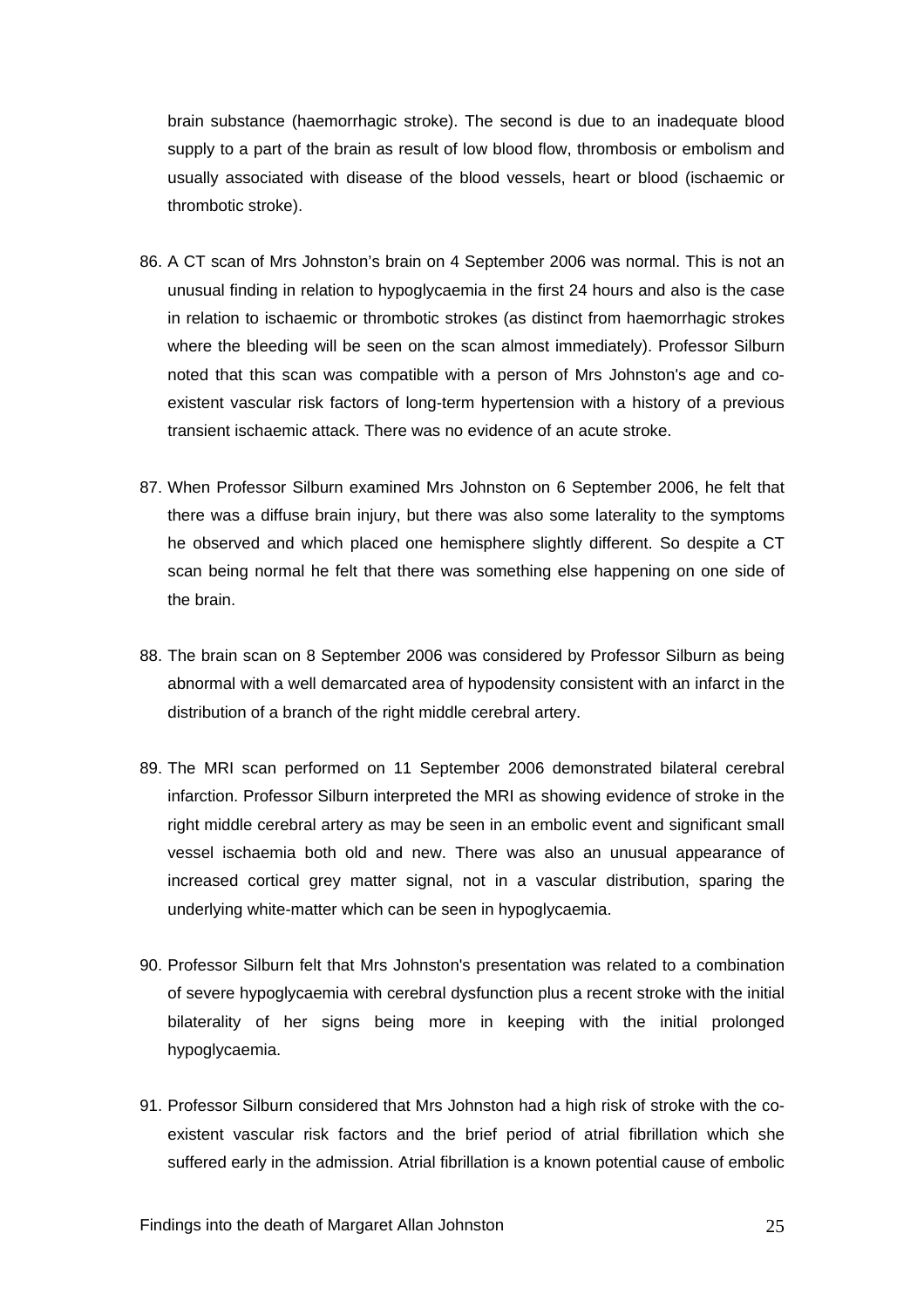stroke. Hypoglycaemia can cause focal and diffuse cerebral dysfunction, but it is not a necessary or sufficient condition to cause a stroke. However Professor Silburn was of the view that the episode of hypoglycaemia significantly contributed to Mrs Johnston's demise on the basis of the severe hypoglycaemia effect on cerebral dysfunction and cardiac dysfunction. The severe hypoglycaemia would induce neuronal metabolic dysfunction and potentially increase the susceptibility to neuronal damage. He thought that given Mrs Johnston's presentation it was highly unlikely that the diffuse brain damage was due to any other potential cause, including the level of infection found in Mrs Johnston. The level and magnitude of the change on the morning of 4 September did not fit with her condition earlier during her admission. His understanding was there would have to be severe sepsis and multi-organ failure to produce hypoglycaemia to the level found here. He was adamant that the strokes also did not cause her death, rather it was a combination of factors.

92. Professor Silburn was unable to be definitive about when the first stroke occurred. He was of the view that her unresponsiveness on 4 September 2006 was not due to a stroke alone, but by the time he saw her two days later, the stroke had occurred.

#### **Autopsy Examination and Neuropathology**

- 93. Dr Ong conducted the autopsy examination and Dr Tannenburg provided a neuropathology report on a macroscopic and microscopic examination of the brain.
- 94. Dr Ong found no evidence of insulinoma, despite a thorough dissection of the gastrointestinal tract. He found the presence of pulmonary thromboembolism in Mrs Johnston's right lung, the source of which appeared to be from the deep veins of the left calf. Extensive pneumonia was present in both lungs. Significant coronary atherosclerosis in the left anterior descending artery, consistent with a history of angina was found.
- 95. The brain showed evidence of old infarction and changes of Alzheimer's disease which were associated with age. Features of Parkinson's disease were also present. Dr Ong noted that the neuropathology examination found no unequivocal changes of hypoglycaemia damage.
- 96. In his first autopsy report Dr Ong found the cause of death to be complications arising from hypoglycaemic brain damage. After considering the various expert reports, and in particular the opinion of Professor Silburn, he added a further summary to his report with substantially the same cause of death, but adding coronary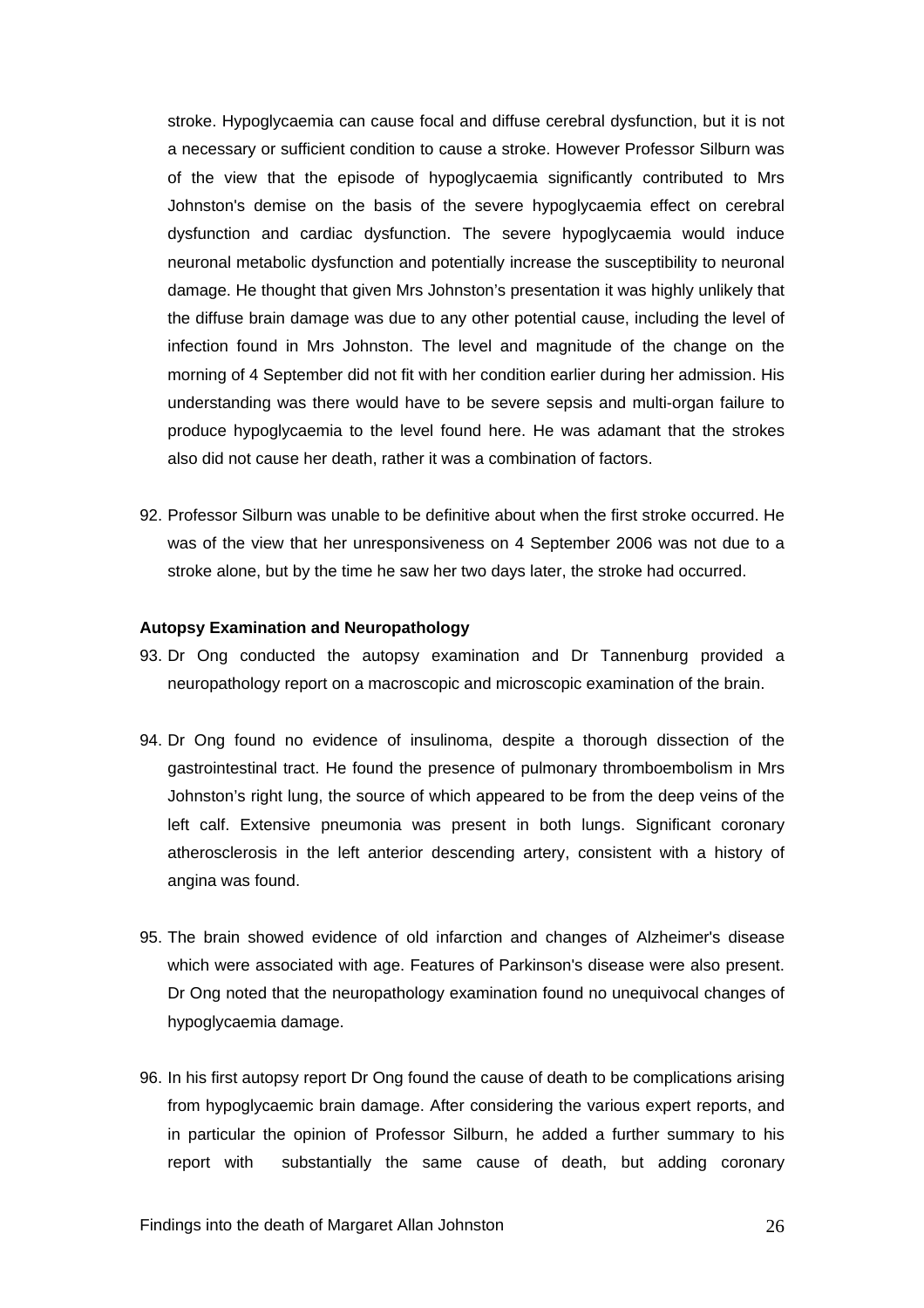atherosclerosis as a significant factor. Dr Ong concluded from Mrs Johnston's clinical history and the post-mortem examination, that her cause of death was from multiple complications (including pneumonia, Pulmonary thromboembolism, dehydration) due to brain damage, which was secondary to hypoglycaemia.

- 97. Although there was no physical evidence at the post-mortem examination of hypoglycaemic brain damage, both Dr Ong and Dr Tannenburg considered the physical and clinical history when reaching their conclusions. Dr Ong said that if hypoglycaemic brain damage was being considered to be a cause of death he would have expected signs of that found on the autopsy examination. Dr Ong said hypoglycaemia potentially contributed to Mrs Johnston's death by rendering her brain more susceptible to other forms of insult, which in this case were the strokes. There were some hypoglycaemic insult to the brain but not enough to cause direct damage that a pathologist could find when examining the brain macroscopically or microscopically.
- 98. Dr Tannenburg is a highly qualified neuropathologist. He was referred specifically to the evidence of Professor Silburn and the reference in his own report to his comment that 'unequivocal changes of a hypoglycaemic damage to the brain are not observed.' He explained that hypoglycaemia produces, in its pure form, a diffuse pattern of brain damage affecting many areas of the brain, including the cerebral cortex, brain stem and cerebellum. There are other types of diffuse cerebral damage that do not give this specific pattern. In this case he also found other patterns of damage including an area of infarction on the right side of the brain and on the left side there was a smaller area of damage in the arterial boundary zone. There was a diffuse brain damage present in this case but it was spotty and fairly mild and affected the deep grey matter structures of the brain in the basal ganglia and the thalamus. Dr Tannenburg said that this pattern is fairly non-specific and may indicate a cardiac genesis or an arterial genesis as a cause.
- 99. Importantly, Dr Tanneburg said that the pure pattern of hypoglycaemic brain damage is seen in only about 20% of cases. More often than not a mixed pattern which looks a little bit like hypoxia with little areas of infarction in the cortex similar to this particular case is observed. He also said that in this case there was a period of survival of some three months, during which time the brain undergoes a sequence of healing and repair.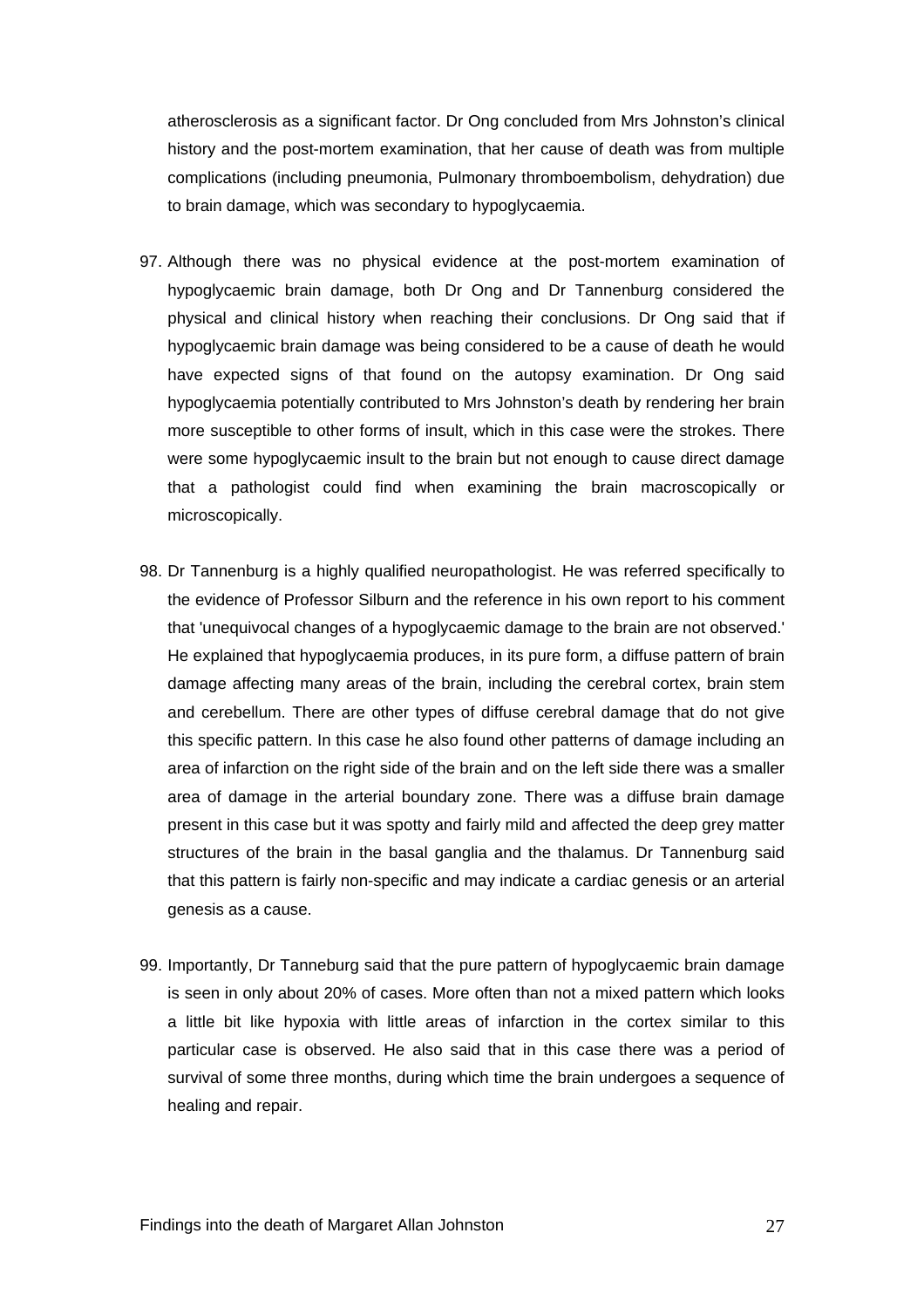100. The importance of this evidence is that in not finding physical evidence of hypoglycaemic damage at the post-mortem examination by no means establishes that this did not occur. There is ample other evidence, particularly from Professor Silburn, that Mrs Johnston did suffer from a hypoglycaemic event sufficient to place her in a coma which he was able to observe. However his evidence and that of other experts were uncertain as to the extent to which her death resulted from that event, the strokes or a combination of both. I favour Professor Silburn's view that when he examined Mrs Johnston, both had occurred, and that both conditions were significant and contributory to her inability to revive and her subsequent death.

## **Access to Insulin**

- 101. Mr Gath was the pharmacist manager providing pharmacy services to the hospital. On 5 September 2006 he was requested by the hospital administration to produce a report detailing the insulin which had been dispensed from the pharmacy over the previous weekend. The report showed that the pharmacy had provided insulin to a patient on ward 4B on 30 August 2006. There was no other insulin dispensed on the ward in the preceding few weeks. He also did a visual inspection of Ward 4B and found insulin for that patient<sup>[25](#page-28-0)</sup> in the bottom of the refrigerator in the first medication room. The insulin stock was soluble insulin Mixitard 30/70. He also found a vial of insulin Protophane 3m penfill and an open file of Actrapid soluble insulin. He did not find the insulin that was dispensed on 30 August. He then went to this patient's bedside locker and found an opened vial of Mixitard 30/70 which had a date of having been opened on 16 August. He later concluded that this vial came with the patient from the Wesley Hospital where a vial was dispensed to the patient on16 August.
- 102. Mr Gath also checked the medication room at the neuroscience end of ward 4B and checked the contents of that refrigerator. Here he found that an open vial of Actrapid soluble insulin and an opened a pack of Mixitard 30/70 penfill insulin. He was then told by RN Liebke that she had found a vial on the bench in the rehabilitation medication room. This vial had been labelled open however it did not have a patient's name on the vial so she put into a sharps bin.
- 103. Mr Gath stated that there was a problem in 2006 that it was not uncommon to find insulin in medication refrigerators which should not have been there.

 $\overline{a}$ 

<span id="page-28-0"></span> $^{25}$  The name of that patient will remain confidential for privacy reasons but the inquest had regard to his medical records as part of the investigation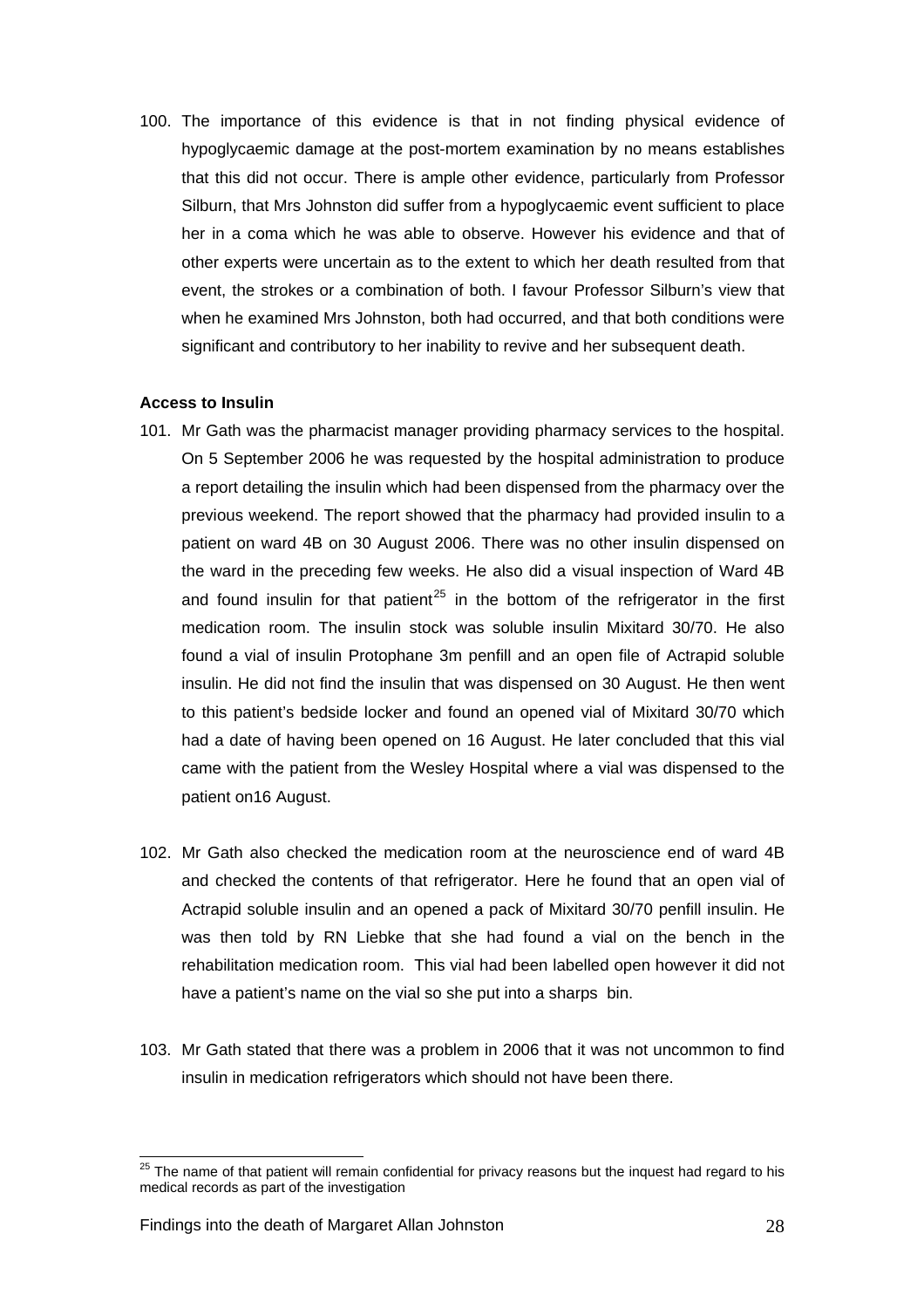- 104. RN Liebke was tasked along with the Assistant Director of Nursing, Judy Dodd to check for insulin on ward 4B. They found insulin belonging to the patients in the neuroscience ward as already has been indicated. They also found a single vial of Mixitard 30/70 in the neuroscience treatment room belonging to another patient. Insulin was also found in the rehab treatment room refrigerator belonging to the patient in room 15A.
- 105. On 5 September 2006 RN Liebke was tidying the rehabilitation treatment room when she located a vial of 10 ml Mixitard 30/70 insulin (this vial is the same as described in paragraph 102 of these findings). This vial was located in a plastic tub on the bench and had written on it as having been opened and with a date she does not recall. It had no patient identifying names on it. She placed this in a sharps container. The sharp container was later taken to the hospital administration. RN Liebke identified the vial as the one shown in Exhibit B2A $^{26}$  $^{26}$  $^{26}$ . However as pointed out by Mr Perry in his written submissions<sup>[27](#page-29-1)</sup> the box and vial found by Mr Gath and shown in Exhibit B2 as belonging to the other patient is a different vial. The box is labelled as having been dispensed by St Andrews on 30 August 2006 but it is not the same vial as found by RN Liebke. The importance of this evidence is that the other patient was clearly receiving his insulin as was noted on the medical records. There was a vial opened which appears to be a 3ml vial and which is labelled for that patient. The vial that should have been with the box was not that vial. It is likely that the vial that was originally in the box is the one found by RN Liebke on 5 September.
- 106. The sharps container was subsequently examined by Police at my request. A vial of Mixitard 30/70 was found with a label stating it was opened on 31 August 2006. In my view it is clear that the vial which was found by RN Liebke was a vial supplied by the pharmacy on 30 August and opened on 31 August 2006. This is the vial which is shown in photograph 17 of exhibit B2A and was identified as such by RN Liebke in her evidence. Clearly it has had some of the insulin removed. The evidence indicates that some  $0.8 - 0.9$ mL's  $(80 - 90)$  units) have been withdrawn from this vial<sup>[28](#page-29-2)</sup> and it is my finding that this is a vial which has more probably been the source of the insulin which was given to Mrs Johnston. Professor Chisholm gave evidence of a likely dose of between 40 to 50 units and this is consistent with two doses having been withdrawn.

<span id="page-29-2"></span><span id="page-29-1"></span>

<span id="page-29-0"></span><sup>&</sup>lt;sup>26</sup> Photograph 17 shows it clearly<br><sup>27</sup> At paragraph 20<br><sup>28</sup> Statement of Donna Maree Stewart, exhibit D63B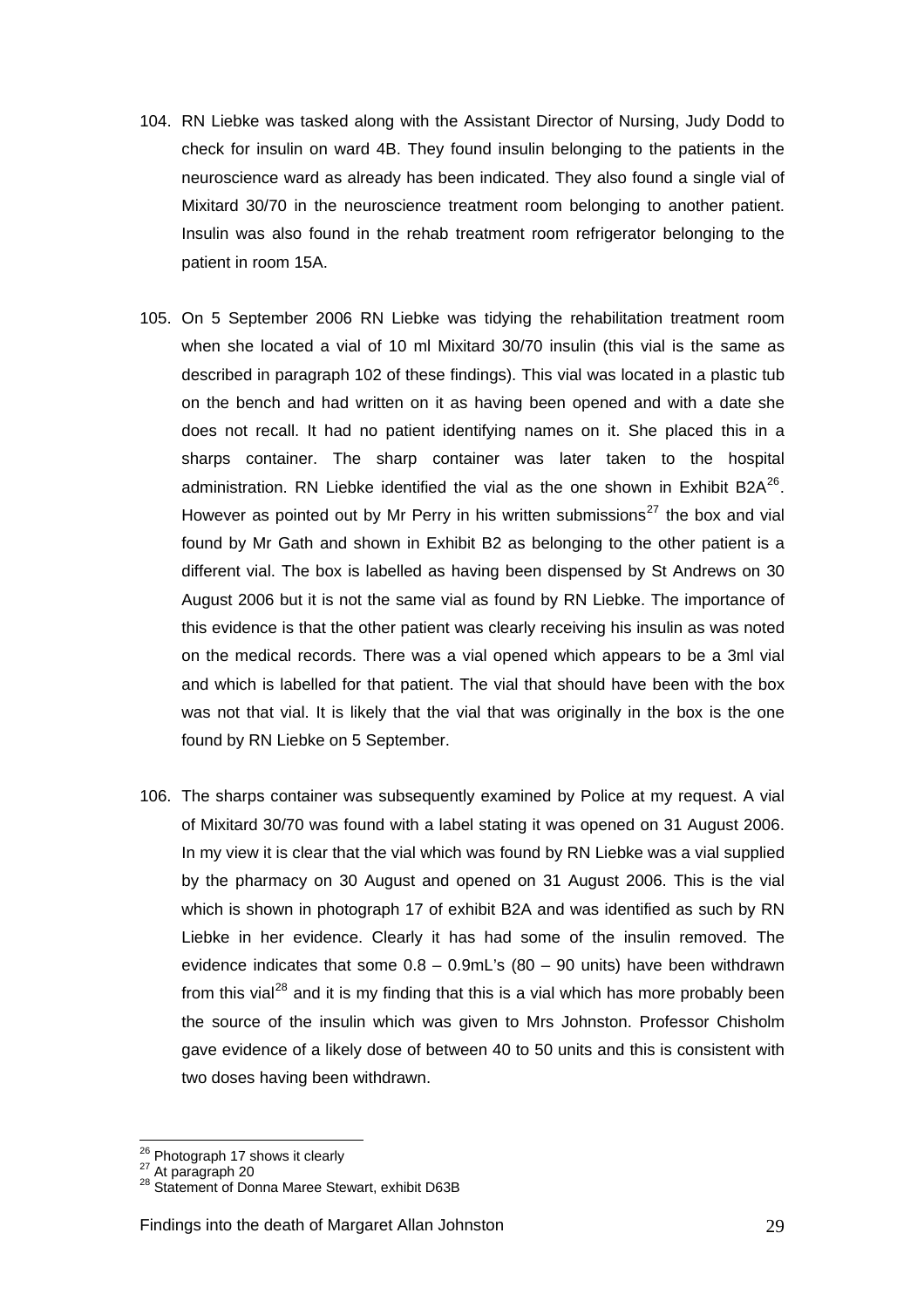- 107. The evidence supports a finding that there was insulin available on the ward and certainly a vial of insulin was found in a place where best practice and policy would suggest it should not have been.
- 108. I do not intend to set out the evidence of the many nursing and security staff who gave evidence in this case. There are also numerous statements of witnesses which have been considered by me, including witnesses who have not been called to give evidence. Swipe cards were required to access the medication rooms. However, the evidence heard at the inquest suggests that their use was loosely controlled and there were supplies of cards left in nursing station drawers for use by agency nurses, and for use by enrolled nurses and AIN's who did not have access for medication reasons but may have required access for other materials. At the time, record keeping for their use and access was largely absent. That has since been tightened by the Hospital.<sup>[29](#page-30-0)</sup>
- 109. RN Vitelli was recorded in the medical notes as having been the checking nurse for Ampicillin which was to be given to Mrs Johnston with a time of 6:00 am on 4 September. At that time Mrs Johnston had been transferred to the ICU. The practice as described by RN Vitelli seemed to be that medications that were required to be checked for a number of patients were checked at some time early in the shift and possibly well before administration. RN Kim confirmed the practice. RN Kim also did not document the observations she said she made at around midnight which was a time when Mrs Johnston had been heard by her and AIN Smith as snoring loudly. I was not altogether impressed with the evidence of Nurse Kim, and the medication practice she adopted and the lack of observation recording was not indicative of best nursing practices.
- 110. This evidence was illuminating, and as the inquest later heard was a complete surprise to RN Hambrecht, the Director of Nursing, who did not consider it to be best practice at all. I will deal with that later but the medication practice identified, did set up a greater potential for error occurring.
- 111. It is evident that access to the wards generally was open during the day. At night there were some restrictions with the front door locked and lifts closed down but certainly it was possible for someone off the street to have access to the wards if they had that intent. I am not critical of that aspect of security as hospital wards should be open for easy access by a patient's family, subject to sensible

<span id="page-30-0"></span> $^{29}$  Attachment 6 to the statement of Ms Hambrecht, Director of Nursing, exhibit D25B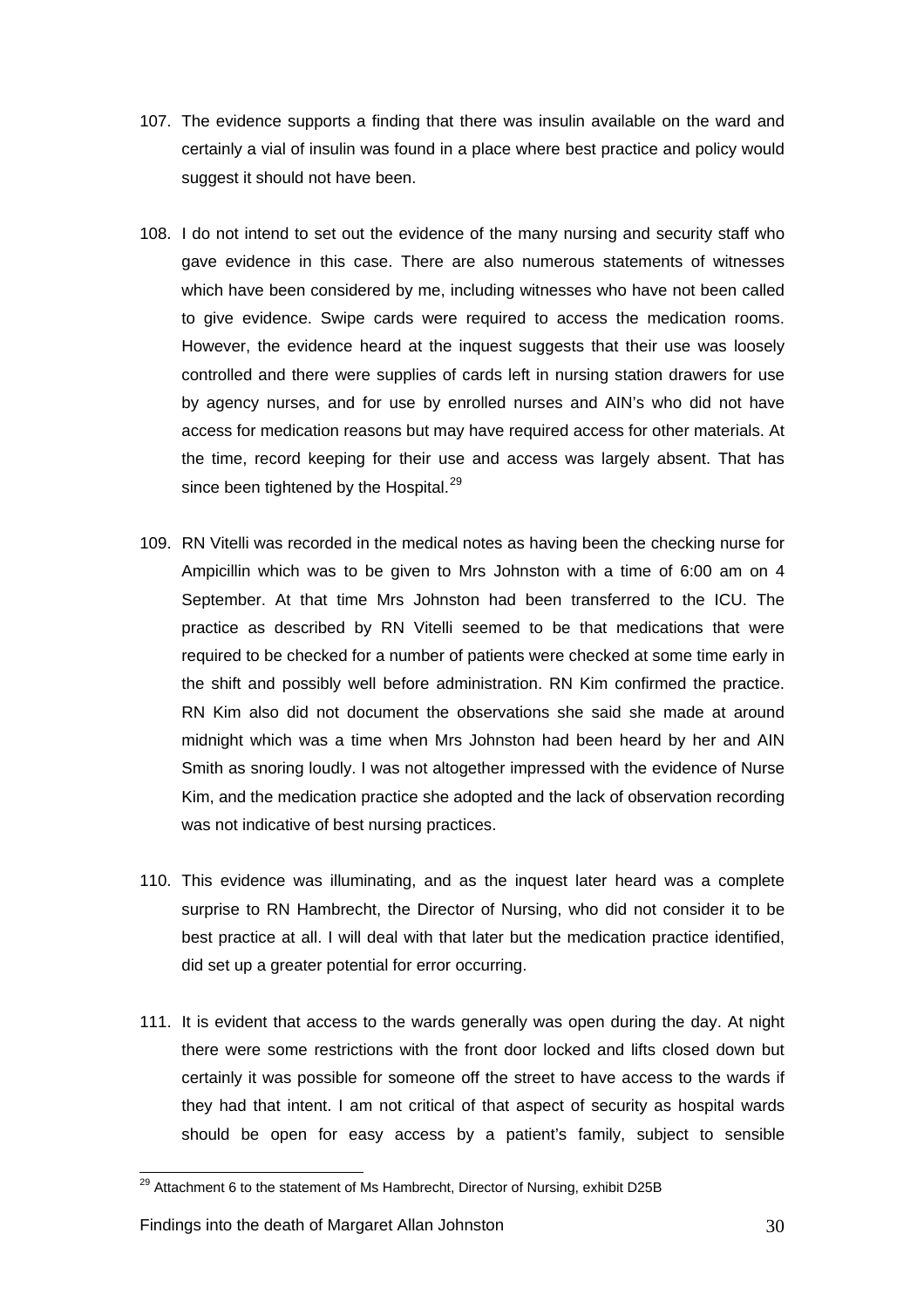precautions being taken, and a balance needs to be made on having too much security as appropriate to the risks that are to be managed. The risk of someone coming off the street to act maliciously is no doubt there, but historically it would be said to be an unlikely event and was being managed and monitored.

- 112. It is unlikely that in this instance some third party has simply come in to the hospital with an intent to do harm to someone, accessed a medication room and found some insulin and then taken the risk of passing the nurse's stations and in particular the person who was specialling Mrs Johnston to give her an injection of insulin. If the intent had been to do serious harm then it is likely a much higher dose would have been given and on one occasion. This possibility is logically excluded for these reasons.
- 113. The only other conclusions available are of accidental administration/medication error or malicious administration by hospital staff. It is noted that there is an absence of documentation about medication of insulin which it seems historically would usually be found if it was an error. The fact that it may have occurred twice makes it even more unlikely. The fact that historically if there had been an accident this would have been identified by the staff member concerned was also mentioned. It is noteworthy that if an accidental medication error occurred and was realised by the person concerned, the remedy is simple, quick and effective if done in time. It is difficult to conceive that someone within the hospital would have maliciously administered insulin but that possibility remains open.
- 114. Although these are serious findings to make, it is clear to me that there has been an administration of insulin on probably two occasions, but certainly once, as suggested by Dr Hill and Professor Chisholm. The doses given were high but within a range of therapeutic doses of Mixitard 30/70. The dosage is inconsistent with a malicious administration if it was for the purposes of causing death or permanent injury and leans to a medication error. However, the state of the evidence is such that it is not possible for me to be conclusive to the requisite standard of proof one way or the other. Both are open. It is not possible to identify who may have given the injections or with sufficient preciseness as to time to identify a particular person or a shift that may have been involved.

#### **Hospital Investigation and the timeliness of notification to Police**

115. I do not intend to set out in any detail the evidence that was heard in relation to this issue. The Police were called at about 6.30 pm on 5 September. By around 9:00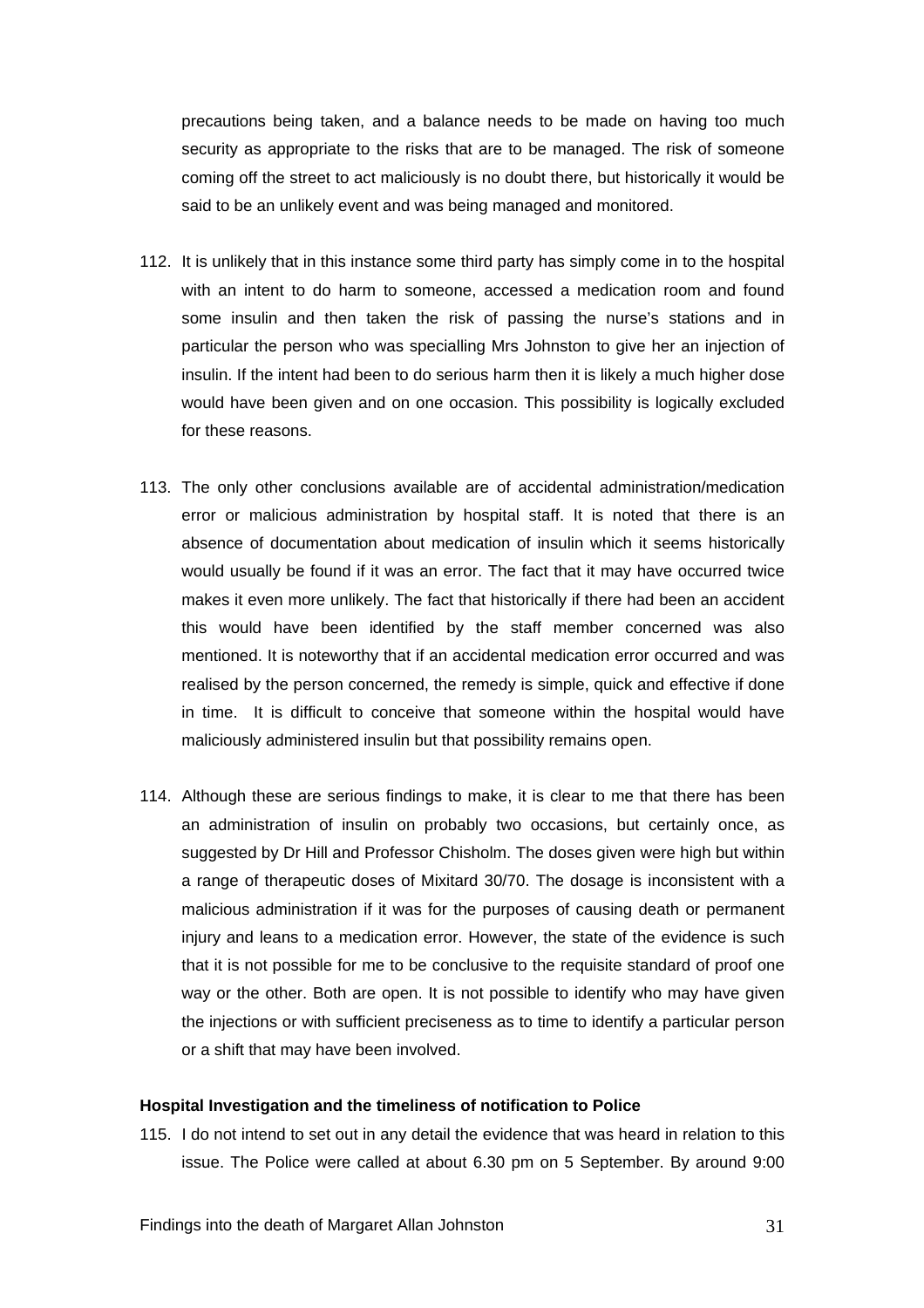am on that day Dr Lavercombe and Dr Hill were fairly clear that they thought it was an exogenous injection of insulin that was involved. Further investigations by the pharmacy took place. Dr Lavercombe expressed a view to the Director of Medical Services, Dr Brandon by 11:00 am. Dr Lavercombe was unable to exclude medication error absolutely but had done so to a sufficient extent to think that police should be called to undertake a more rigorous investigation. A meeting of the Hospital executive was held at 2:00 pm and a decision was made to interview staff and RN Rossmuller, the hospital's Risk and Quality Manager, and the hospital solicitor spoke with them. This was to again check that there had not been a medication error. Their conclusion was that medication error was still unlikely and then the police were called.

- 116. Certainly in a case like this the earlier that police are called, the less opportunity there is to lose any forensic evidence. An example of what could happen is exemplified by RN Liebke discarding an insulin vial into a sharps bin. She herself understood how important that was shortly after and mentioned how embarrassed she was and although the evidence was not lost altogether, it could have been.
- 117. Nevertheless, I do not intend to be critical of the hospital on this point. They undertook a number of preliminary investigations which seemed to be appropriate and made the decision in a reasonably expeditious fashion. It is arguable they could have rung the police earlier that day and perhaps before any staff were interviewed but it was a decision based on legal advice. The interviews were conducted quickly and in a planned manner. There was no hesitation after they were completed.
- 118. There have been no doubt lessons learnt. Internal investigations as to critical incidents are part of most hospital policies. The cut off point is usually where an issue of "blameworthiness" is identified, and certainly a possible criminal incident would be encompassed by that concept. A medication error may be a critical incident but of itself would not necessarily be considered a "blameworthy" or more serious act.
- 119. Dr Brandon advised that his research and that of hospital lawyers had not been able to identify a national policy or guideline for notification of police in the event of staff having grounds to suspect criminal conduct had occurred. The Queensland Health Policy<sup>[30](#page-32-0)</sup> is not much more advanced on this particular issue. It sets out as a

 $\overline{a}$ 

<span id="page-32-0"></span> $30$  Queensland Health Critical Incident Management Standard 2008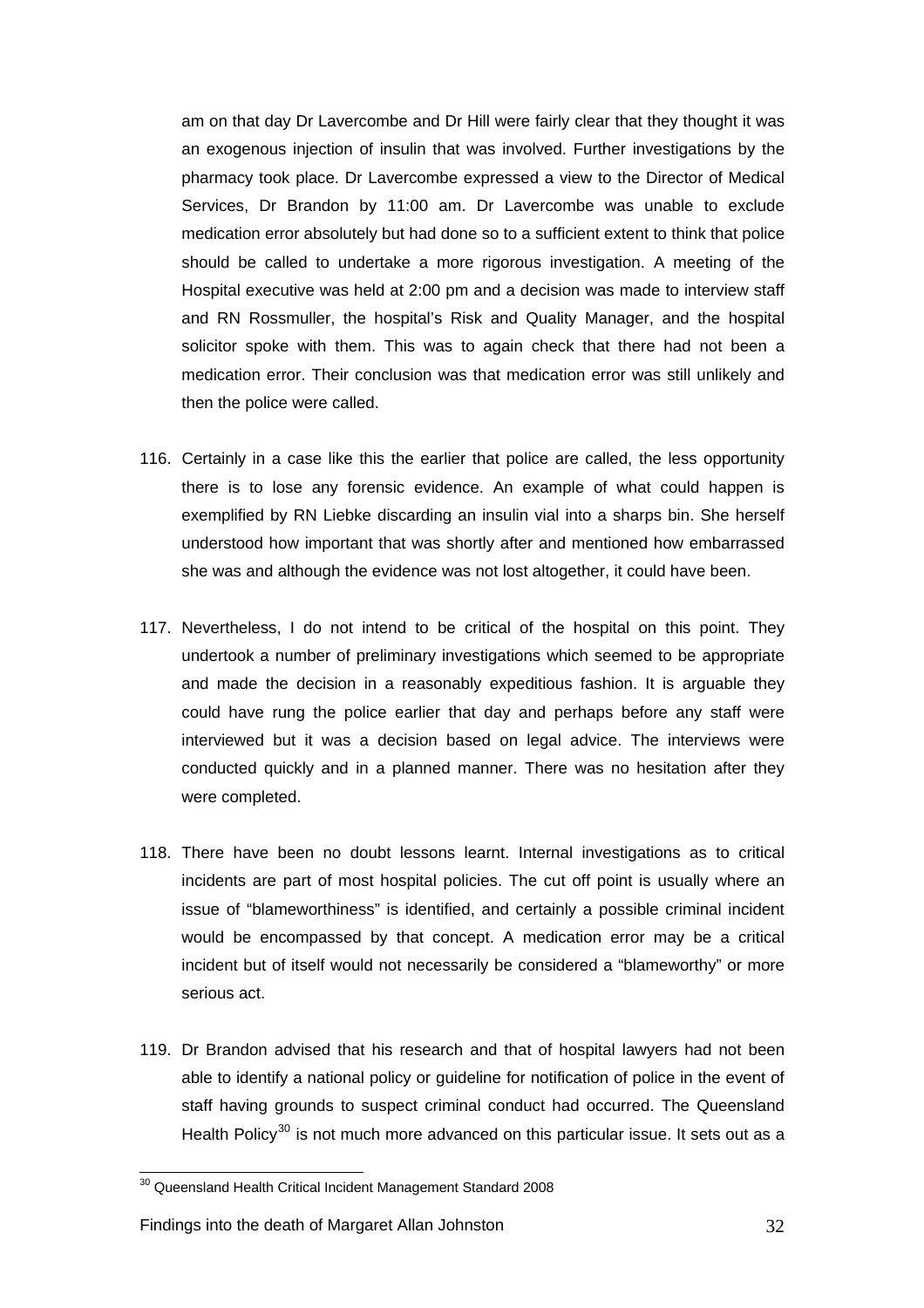Severity Assessment Code 1, an event where death or likely permanent harm is not reasonably expected and results from incorrect management of medications. This event requires notification to management of the District. Where the act is determined to be "Blameworthy"<sup>[31](#page-33-0)</sup> any Root Cause Analysis ("RCA") process stops. If there is a death then it would be reportable to the Coroner, but there appears to be no other process set out in that policy that determines when the Police should be called, if there is not a death or what happens when the RCA is stopped.

- 120. Dr Brandon stated that from his perspective he would seek legal advice about the incident to guide them through the legal process. He agreed that in using lawyers from the hospital's panel there may be the possibility of a conflict of interest and that someone more independent may be appropriate in those circumstance. As a matter of wider policy a recommendation that an independent person or body be established to make appropriate decisions is unlikely to be accepted due to a variety of reasons and in any event may not have been able to produce a much different result in this case.
- 121. One criteria is to consider the seriousness of the end result as being the trigger but that leaves out causation. Serious consequences related to health care occur daily but that may not necessarily mean someone is to blame either civilly or criminally. RCA processes are better suited to those incidents than a police investigation. The trigger that possibly should be considered as a policy in the wider health area is that the police be called where there is an incident, such as incorrect management of medications, which has caused a possible permanent injury or death and where some blameworthiness, including possible criminal consequences, are being considered. Such an event should be reported to an appropriate senior staff member such as the Director of Medical Services. If the preliminary evidence supports that a blameworthy act has taken place, then police should be called. There is still somewhat of a judgment call to be made as to what constitutes or is likely to constitute such an act, but at least the process is known and established and may result in an earlier investigation taking place. If the police investigation does not establish evidence to support a criminal charge, then the investigation reverts to the hospital to be completed as a RCA.

## **Changes to Hospital Policies**

 $\overline{a}$ 

122. I have considered the policies of St Andrews Hospital. RN Hambrecht, detailed those in her statement. After the events of September 2006 the hospital reviewed

<span id="page-33-0"></span><sup>&</sup>lt;sup>31</sup> Defined in the *Standard and in the Health and Other Amendment Act* 2007 as an intentional unsafe act, or deliberate patient abuse or conduct that constitutes a criminal act.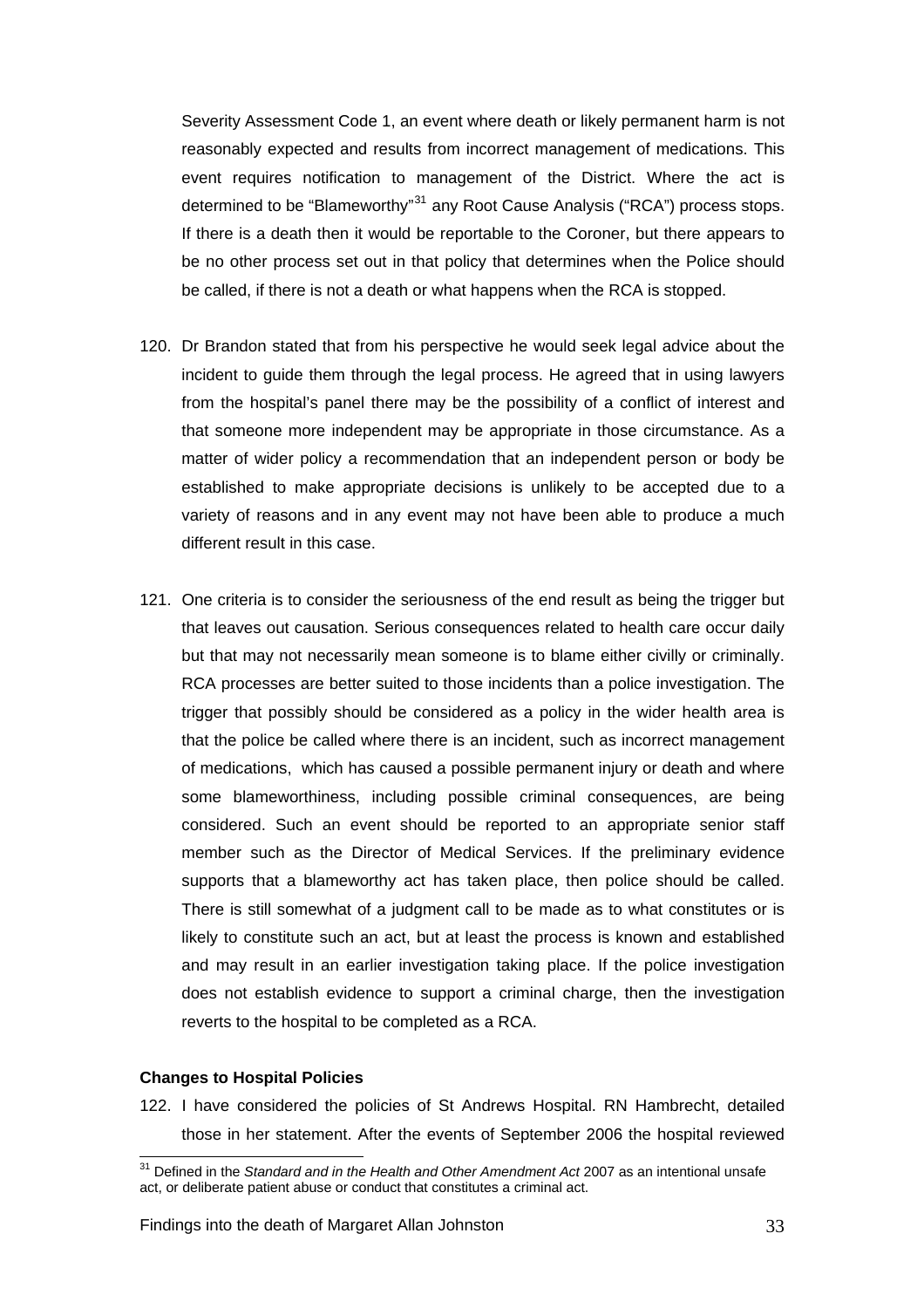its security and swipe card access and developed a new policy which tightens medication room and swipe cards access<sup>[32](#page-34-0)</sup>. Ms Hambrecht stated that there is now over 90% compliance. Since the policy was implemented each ward has 5 swipe cards allocated for agency staff and it has been over 12 months since a card has had to be replaced or deactivated.

- 123. The hospital also developed a new policy for Dispensing of Medication on Discharge<sup>[33](#page-34-1)</sup> as some of the insulin found on the ward belonged to another patient who had been discharged. The hospital pharmacy is now owned and run by the hospital which controls this process. The policy appears to be appropriate.
- 124. The practice of preparing medication well in advance and cross checking of medication was one which caught RN Hambrecht by surprise when she first heard about it in evidence. There was some justified criticism that the hospital was unaware of the practice and that it was still unaware 2 years later until it came out in evidence. The existing policy was revised in January 2009[34](#page-34-2) which sets out "*that the person who prepares the drug and checks the expiry date must be the person who administers the drug*". RN Hambrecht stated that this was with the intention that it would be given when it is prescribed. I am not altogether sure whether that clearly sets out the principle that it is not best practice to prepare or check medications some time in advance of administration and perhaps that could be made clearer. Ultimately the policy is important but of greater importance is the message that is disseminated and the auditing to ensure compliance. I understand that the intent of the policy has been raised at ward meetings and is audited by after-hours coordinators.

## **Findings required by section 45**

- 125. I am required to find, as far as is possible, who the deceased was, when and where she died, what caused the death and how she came by her death. As a result of considering all of the material contained in the exhibits and the evidence given by the witnesses I am able to make the following findings in relation to the death of Mrs Johnston:
	- (a) The identity of the deceased was Margaret Allan Johnston
	- (b) The place of death was St Andrews War Memorial Hospital, 457 Wickham Terrace, Brisbane

<sup>&</sup>lt;sup>32</sup> Attachment 6 to the statement of Ms Hambrecht, Director of Nursing, exhibit D25B

<span id="page-34-2"></span><span id="page-34-1"></span>

<span id="page-34-0"></span><sup>34&</sup>lt;br>Attachment 10 to the statement of Ms Hambrecht, Director of Nursing, exhibit D25B<br><sup>34</sup> Clause 4.5.2 in attachment 13 to the statement of Ms Hambrecht, Director of Nursing, exhibit D25B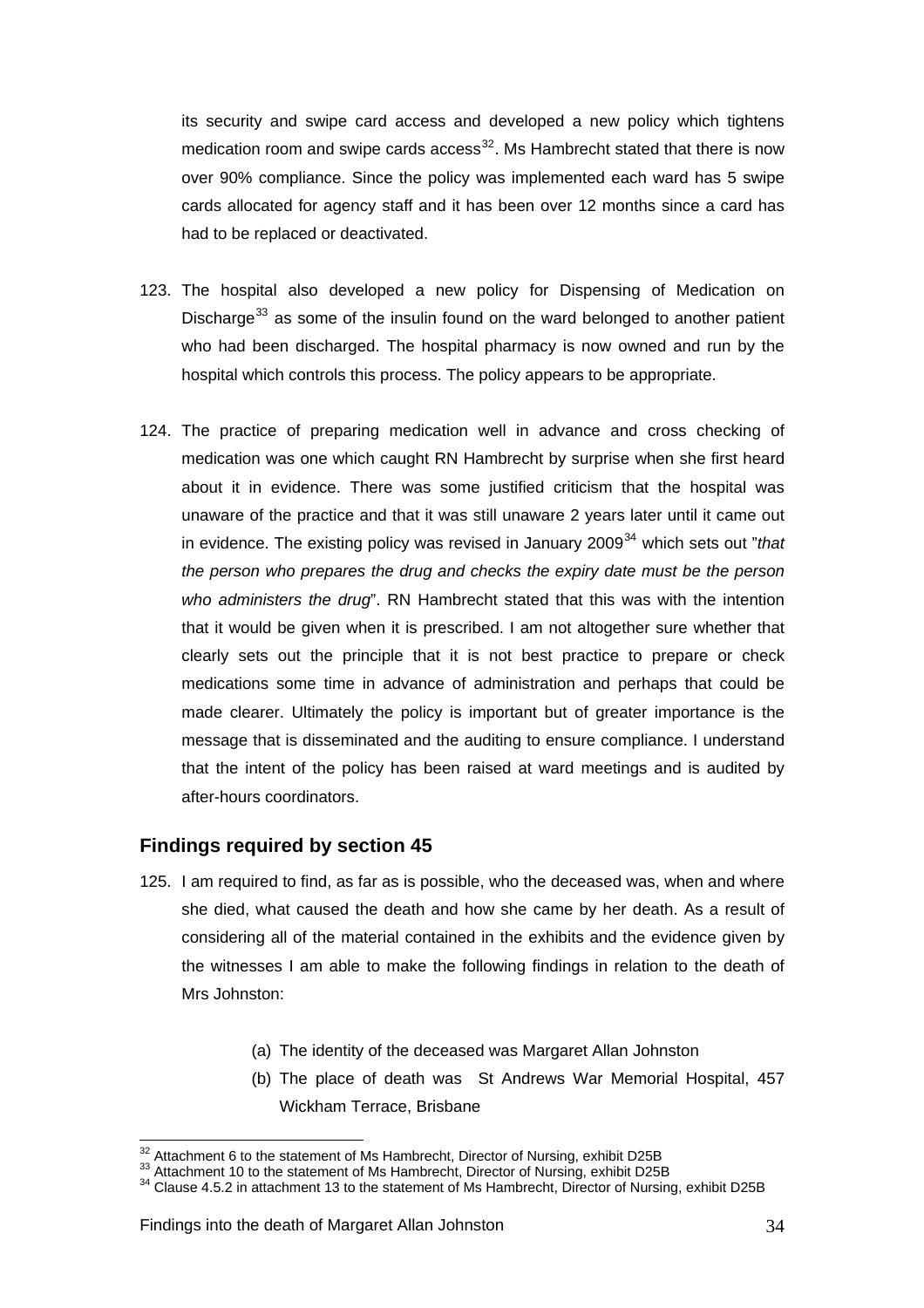- (c) The date of death was 2 December 2006.
- (d) Mrs Johnston died as a result of a combination of hypoglycaemic brain damage and cerebral vascular accident. The hypoglycaemic brain damage occurred as a result of the administration of two doses of insulin, one on either the evening of 2 September or the morning of 3 September and one on either the evening of 3 September 2006 or the early hours of 4 September. Either coincidentally or because of the insult to her brain from the hypoglycaemic damage Mrs Johnston suffered two cerebral strokes. Mrs Johnston would have been predisposed to cerebral infarcts given her past medical history and clinical presentation. It is not possible to be precise about the extent of the effect of either of these events towards her ultimate demise. In any event, her hypoglycaemic brain damage would have been a significant factor in her failure to revive.
- 126. The formal cause of death was:

 1(a). Complications from hypoglycaemic brain damage and cerebral vascular accident.

Other significant conditions

2. Coronary atherosclerosis

## **Concerns, Comments and Recommendations**

- 127. Section 46 of the Act provides that a Coroner may comment on anything connected with a death that relates to public health or safety, the administration of justice or ways to prevent deaths from happening in similar circumstances in the future. St Andrews War Memorial Hospital has reviewed and amended many of its written polices as a result of the death of Mrs Johnston and should be commended for taking that action. It is more important that the policies are adequately audited for compliance and that staff understand the intent behind such policies.
- 128. I recommend the hospital clarify the intent behind the amendment to its policy Medication – Prescribing, Dispensing, Checking, Administration, Documentation and Storage General Guidelines, clause 4.5.2, as it is not immediately clear to me how that addresses the criticised practice that was identified.
- 129. I also recommend that the hospital adopt a policy which provides that any adverse event which is identified as may be constituting a blameworthy act such as an intentional unsafe act, or deliberate patient abuse or conduct that constitutes a